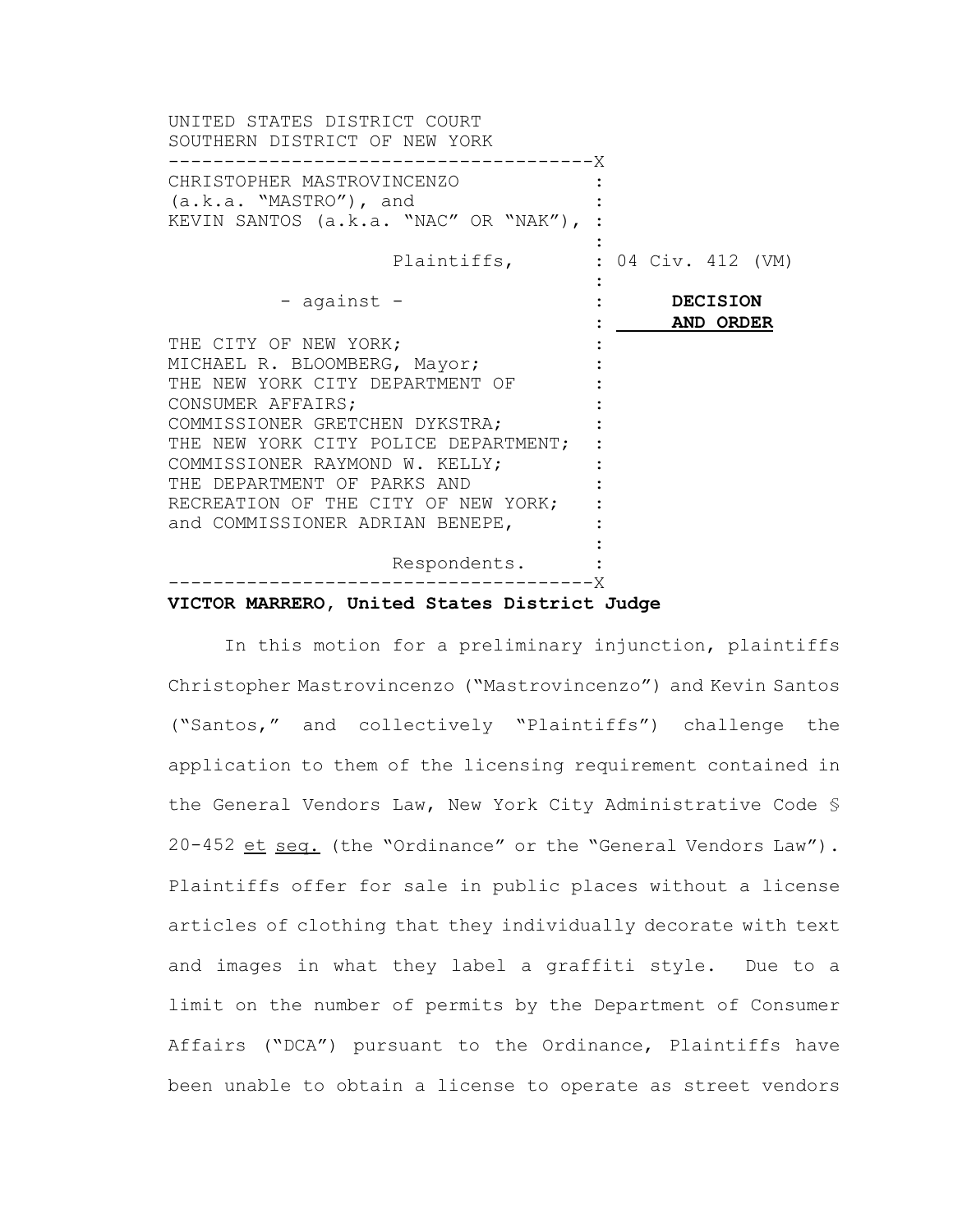in New York City. Mastrovincenzo has been arrested twice and Santos has been told to shut down his display for operating as a vendor without a license.

Plaintiffs have moved for a preliminary injunction to prevent the City of New York (the "City"), the DCA, the New York City Police Department, the Department of Parks and Recreation, and the mayor and the respective department commissioners (collectively, the "Defendants") from enforcing the licensing requirement against them on the grounds that it violates the First Amendment to the United States Constitution, a permanent injunction that the City and DCA previously entered into following other litigation raising similar issues, and the New York State Constitution. Because the Court agrees that Plaintiffs are likely to succeed on the merits of their claims, the Court grants Plaintiffs' motion for a preliminary injunction.

#### **I. BACKGROUND**

The General Vendors Law regulates the sale of goods and services, other than food, in the public spaces of the City of New York. The Ordinance requires any person who "hawks, peddles, sells, leases or offers to sell or lease, at retail" any non-food goods or services in a public space in the City of New York to obtain a general vendor's license from the DCA.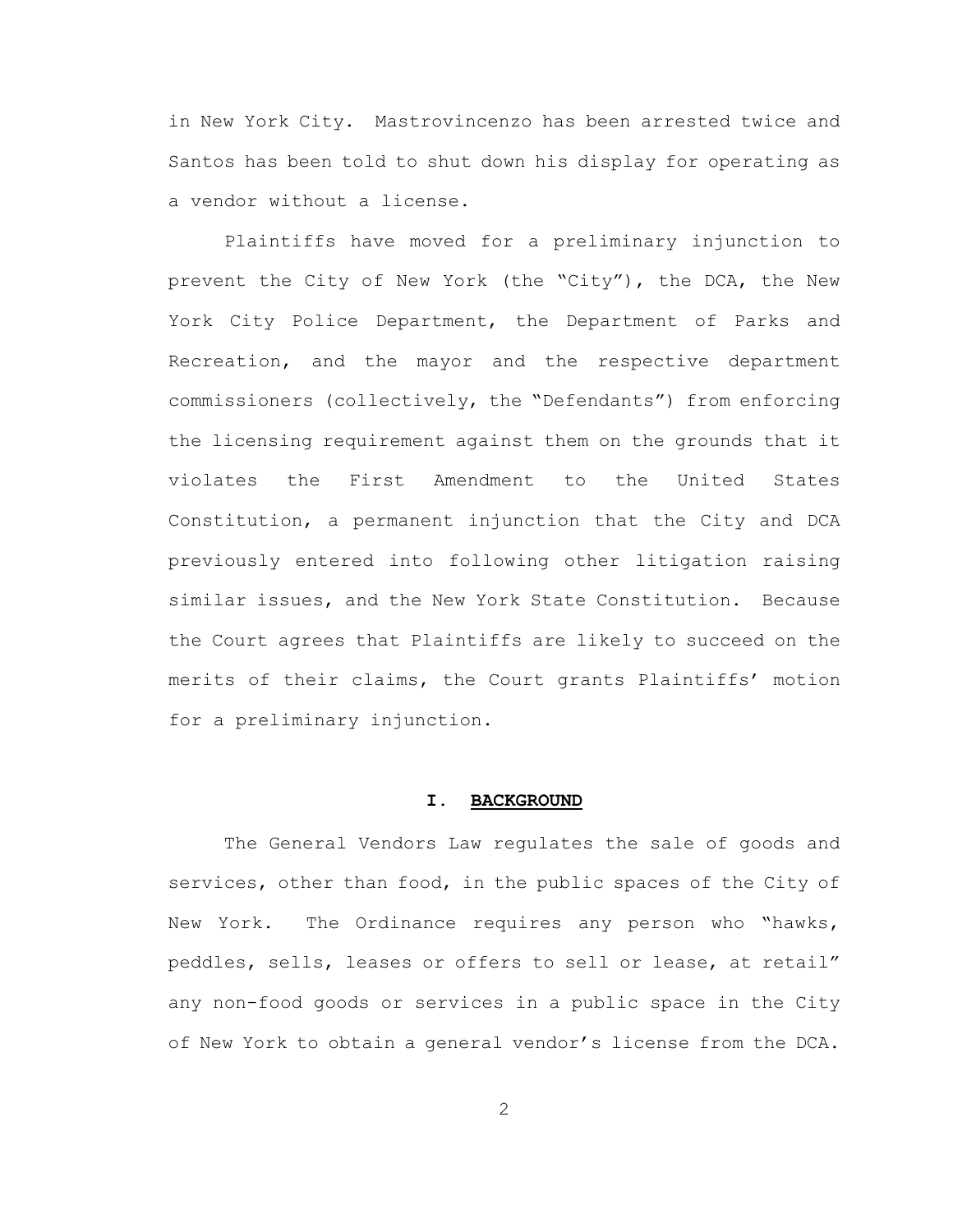Admin. Code §§20-452, 453. The Ordinance exempts from the license requirement any person who vends exclusively "newspapers, periodicals, books, pamphlets or other similar written material".<sup>1</sup> Id.  $$20-453$ . A license costs two hundred dollars and is valid for one year. See id. \$20-454. The licensee may apply for renewal of the license each year, and the DCA commissioner must renew the license provided that the applicant complies with all administrative requirements, such as payment of taxes and the renewal fee, and the licensee has not committed any violation which could serve as the basis for a revocation of the license. See id. \$\$20-457, 459. The Ordinance places restrictions on the size and locations of vendors' displays.<sup>2</sup> See id.  $$20-465$ . These restrictions operate on all vendors, regardless of whether they are required to possess a license. See id.  $$$20-452(b)$ , 465.

The Ordinance caps the number of general vendor's licenses available citywide at 853, the number of licenses that were in effect on September 1, 1979. See id. \$20-459(a); New York City Local Law No. 50 (1979). The waiting

<sup>1</sup> Honorably discharged members of the United States armed forces are also exempt from the license requirement. N.Y. Gen. Bus. Law § 32 (McKinney 1994).

 $2$  For example, vendors may not: operate their business on any sidewalk that is less than twelve feet wide; occupy more than eight linear feet of public space parallel to a curb; place their pushcarts or display stands within twenty feet of an entrance to any building, theater, arena or other place of public assembly; or occupy a bus stop or taxi stand or cover any ventilation grill or subway access. See Admin. Code \$20-465.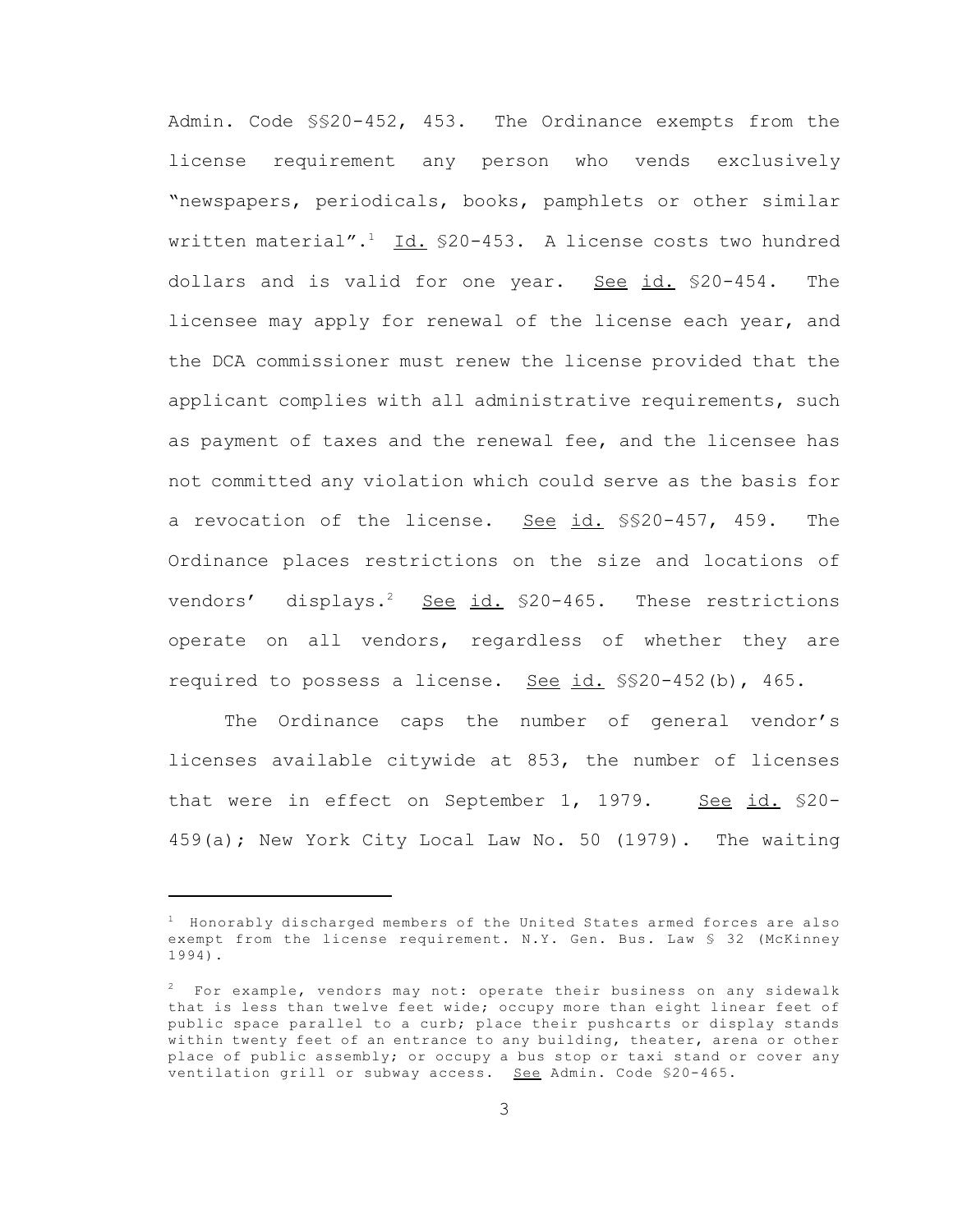list for a general vendor's license has approximately 8000 names. Any person who engages in vending goods or services without a license and who is not exempt from the license requirement may be exposed to civil and criminal penalties. See Admin. Code §§20-468, 469, 472. Nonexempt unlicensed vendors may be charged with a misdemeanor that is punishable by a fine of between \$250 and \$1000 or imprisonment for up to three months, or both, and their goods may be seized and subjected to forfeiture. See id. \$20-472.

The New York City Council indicated that it authorized these penalties against unlicensed vendors, and enacted the Ordinance, because:

the public health, safety and welfare are threatened by the unfettered use of city streets for commercial activity by unlicensed, and therefore illegal, general vendors. Such illicit operations have a pernicious effect on both the tax base and economic viability of the City. Unlicensed general vendors do not pay taxes, often sell stolen, defective or counterfeit merchandise and siphon business from reputable, tax-paying commercial establishments. The practice of selling their wares on the most congested streets of the City impedes the flow of pedestrian traffic, causing the overflow of traffic and, at worst, it creates the potential for tragedy.

(New York City Local Law 40/1988 §1.)

In the mid-1990s, several artists challenged the Ordinance's requirement that they obtain a license —- an essentially impossible task —- before selling their work in public spaces. See Bery v. City of New York, 97 F.3d 689 (2d Cir. 1996), cert. denied, 520 U.S. 1251 (1997). The Second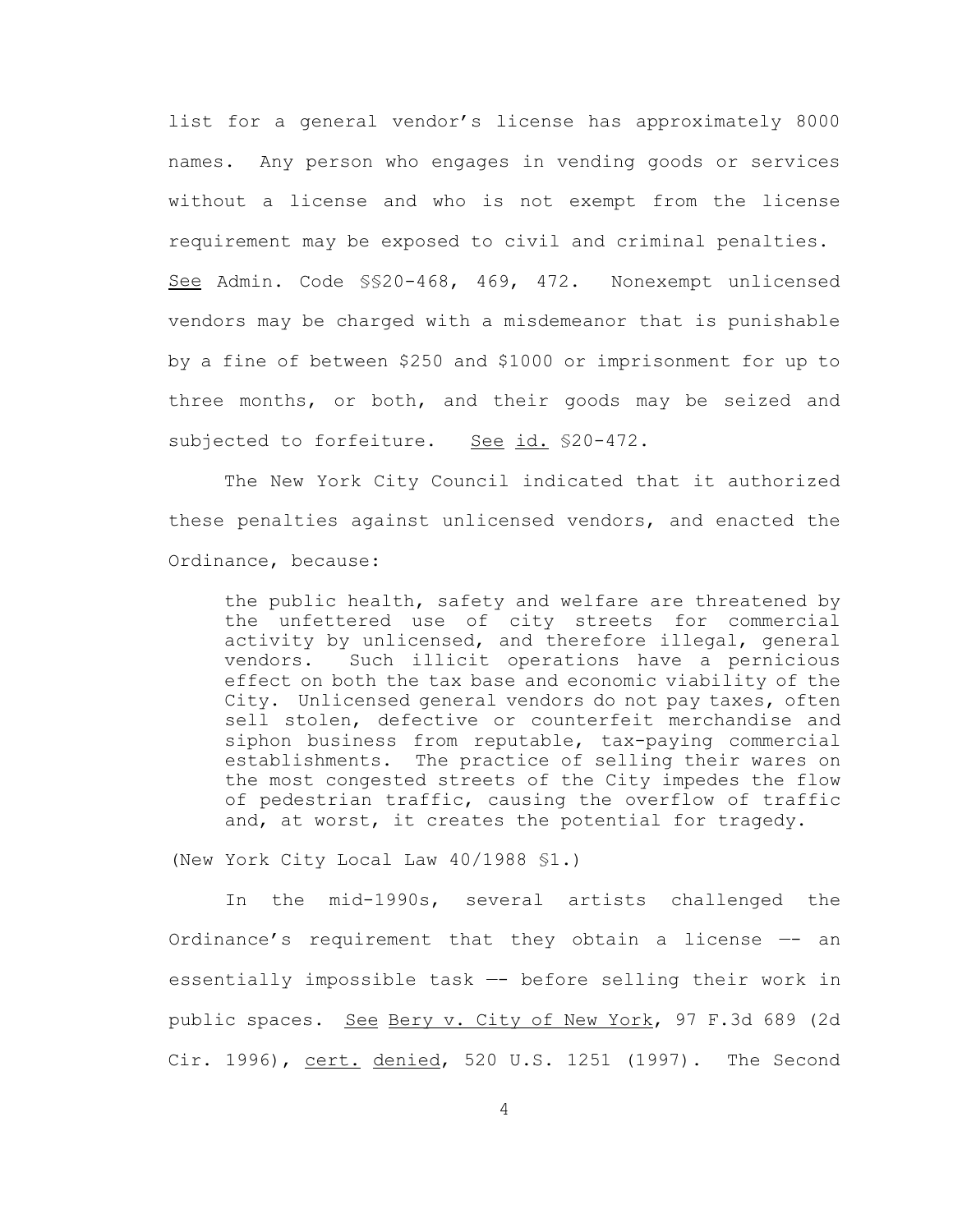Circuit ruled that the Ordinance's license requirement unconstitutionally infringed on the artists' First Amendment rights to sell their work in public places, and granted the artists' motion for a preliminary injunction against the enforcement of the licensing requirement as to them. See id. at 698-99. After the Second Circuit granted the preliminary injunction, the parties in Bery entered into a Permanent Injunction on Consent (the "Bery Injunction"). Under the Bery Injunction, the **Bery** defendants, including the City and the DCA, are:

permanently enjoined from enforcing Admin. Code § 20-453 against any person who hawks, peddles, sells, leases or offers to sell or lease, at retail, any paintings, photographs, prints and/or sculpture, either exclusively or in conjunction with newspapers, periodicals, books, pamphlets or other similar written matter, in a public space[.]

(Permanent Injunction on Consent dated October 21, 1997, Bery v. City of New York, No. 94 Civ. 4253 (S.D.N.Y. Oct. 30, 1997).)

Plaintiffs in the present case are both trained freelance artists who employ what they label a "graffiti" style of painting. Mastrovincenzo received a degree in architecture with a minor in graphic design and presentation from the Pratt Institute of Technology in 2002. Since then, he has been commissioned to design and paint storefronts, commercial signs and business cards, among other projects. He also designs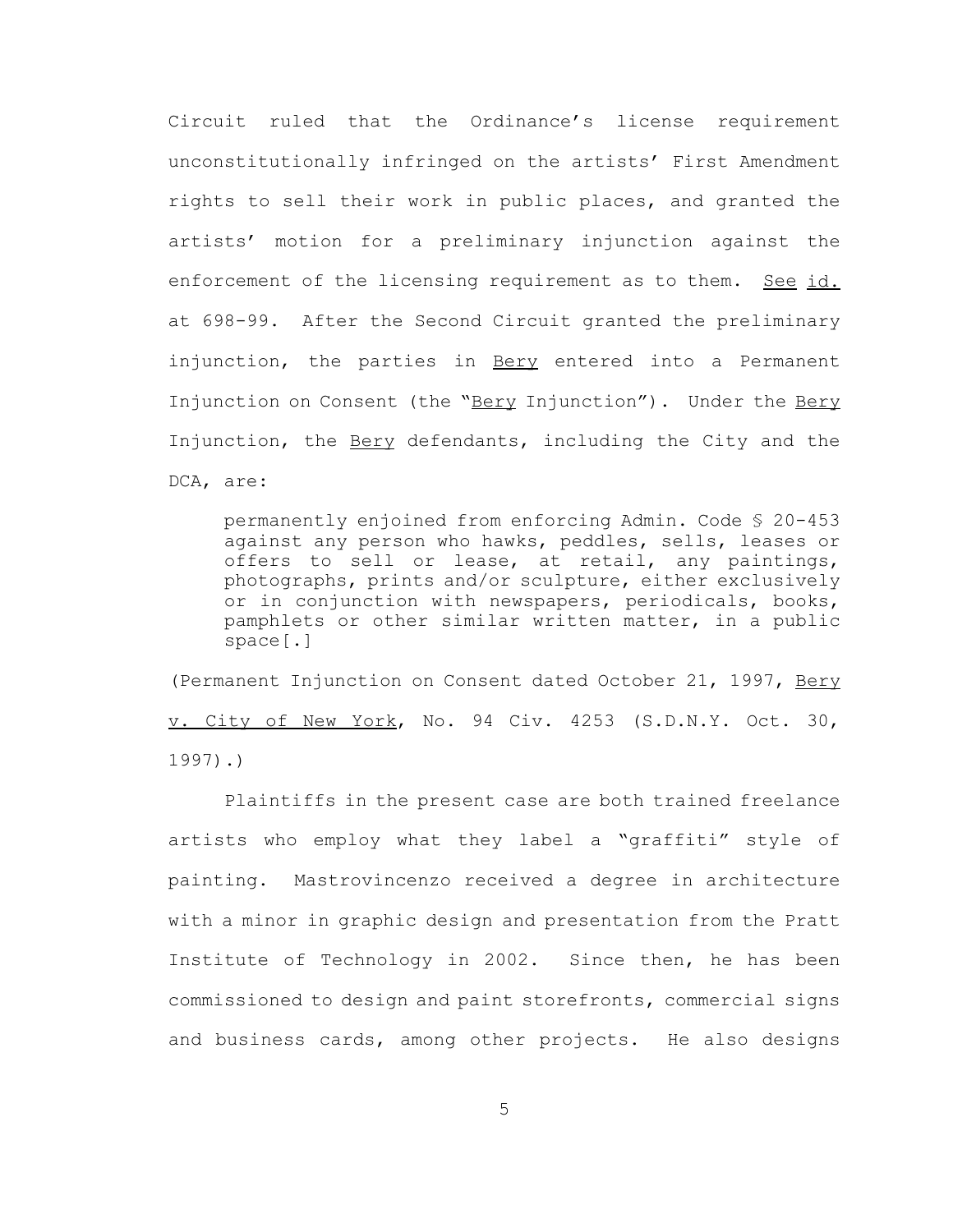apparel and creates wood carvings and architectural models. He has been painting for over ten years. Santos studied communications, film and fine arts at Fordham University. He began painting in graffiti in the 1970s under the instruction of more experienced artists. His work appeared in a documentary film on graffiti art and has been displayed in several galleries in New York. After the terrorist attacks on September 11, 2001, Santos co-founded an organization called "Ground Zero Arts," which is dedicated to creating memorial artwork addressing the attacks.

 Plaintiffs describe graffiti style as "a highly stylized form of typography" which "involves developing and refining the formation of an alphabet and the techniques to render it." (Declaration of Christopher Mastrovincenzo dated January 7, 2004 ("Mastrovincenzo Decl.") at ¶6.)

Both Plaintiffs paint articles of clothing, especially hats, using paint pens and spray cans, and sell them from sidewalk displays. Plaintiffs do not work from templates. Instead, each item is unique and individually produced. Some works contain text, others depict public figures such as the President or contain logos or designs. Each Plaintiff offers for sale his own works and will also custom-paint a blank article of clothing at a customer's request. Neither sells blank, unadorned hats. Each charges between \$10 and \$100 per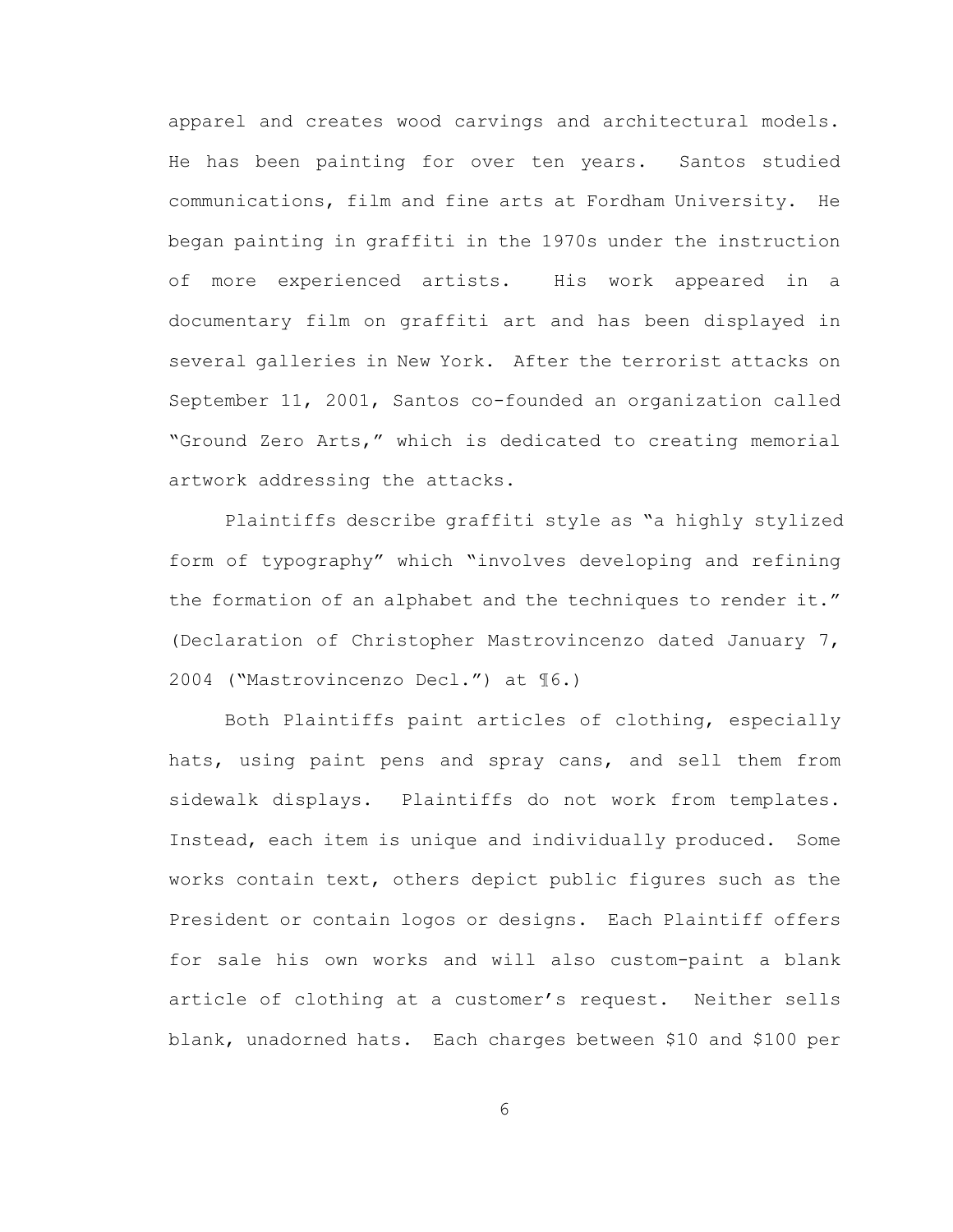hat. Both set their prices based on the complexity of the design and effort involved in completing it. They may spend from fifteen minutes up to an hour to complete one item.

Neither Plaintiff has a general vendor's license. Both applied for licenses from the DCA in 2002 but were denied because of the City's freeze on issuing new licenses. Undeterred, Plaintiffs each established sidewalk displays of their work for sale. Mastrovincenzo has been arrested twice for acting as a general vendor without a license. The charges against him were dropped both times, but not before his pieces were auctioned off following the first arrest and he spent eight hours in jail after the second arrest. Santos has apparently not been arrested but was told by City police officers to shut down his display. Santos states that rather than risk arrest by continuing to sell his works without a license, he has arranged for licensed vendors to sell his completed works on commission.

Through a series of correspondence and discussions between counsel for Plaintiffs and the DCA during the summer and fall of 2003, Plaintiffs attempted to obtain permission from the DCA to sell their items in public spaces without a license. The DCA determined that the hats and other items were not exempt from the licensing requirements because they did not communicate a political or religious message and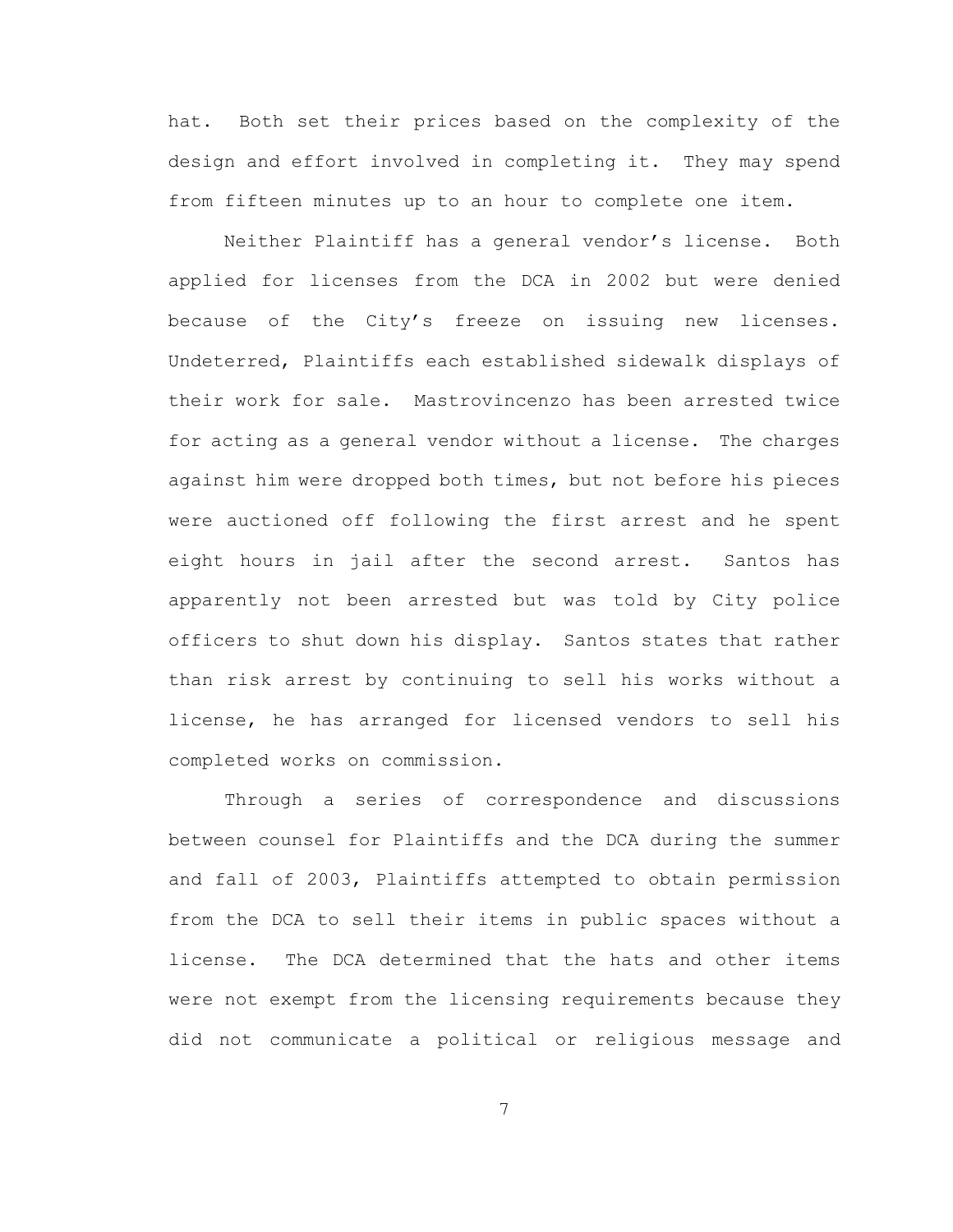instead were simply merchandise. Plaintiffs then filed this lawsuit. They claim that the enforcement of the licensing requirement against them violates the Bery Injunction, the First and Fourteenth Amendments to the United States Constitution and article 1, sections 8 and 11 of the New York State Constitution.

## **II. DISCUSSION**

#### A. STANDARD OF REVIEW

The Court may grant a preliminary injunction to stay government action taken in the public interest pursuant to a statutory scheme when the moving party establishes that it will suffer irreparable harm absent the injunction and that it is likely to succeed on the merits of its claim. See Plaza Health Labs., Inc. v. Perales, 878 F.2d 577, 580 (2d Cir. 1989).

It is well settled that "the loss of First Amendment freedoms, for even minimal periods of time, unquestionably constitutes irreparable injury." Elrod v. Burns, 427 U.S. 347, 373 (1976). Consequently, the parties in the present case direct their energies to Plaintiffs' likelihood of success on the merits of their claims.

### B. FIRST AMENDMENT CLAIM

Plaintiffs argue that the application to them of the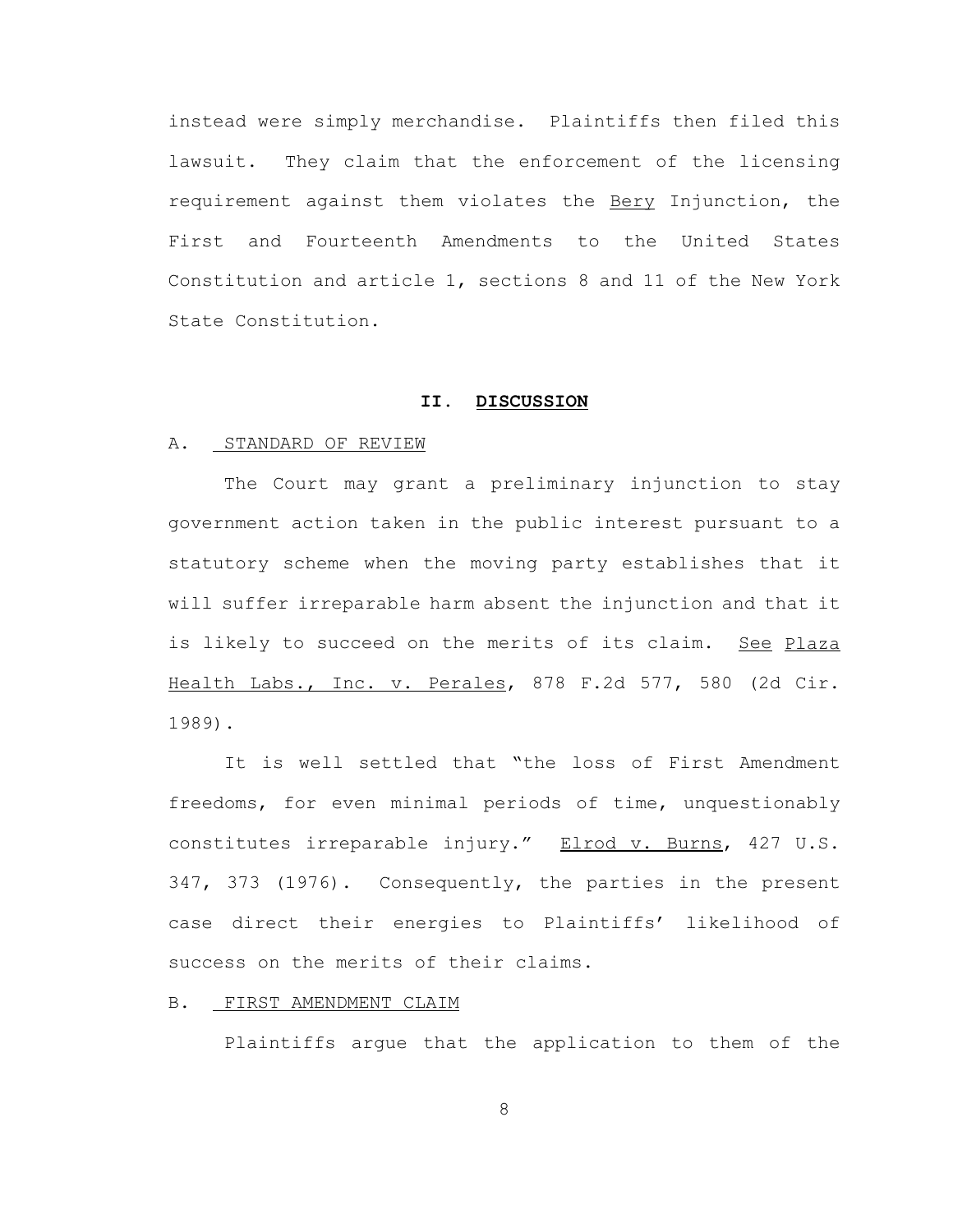Ordinance's licensing requirement violates their rights to freedom of speech and expression under the First Amendment. Defendants counter that the items Plaintiffs sell do not contain expressive or communicative elements and are therefore indistinguishable from other merchandise that is not protected by the First Amendment.

#### 1. Scope of First Amendment Protection

As Defendants correctly recognize, the First Amendment protects the sale of expressive merchandise. See City of Lakewood v. Plain Dealer Pub. Co., 486 U.S. 750, 756 n.5 & 768 (1988); Bery, 97 F.3d at 695-96. Newspapers, books, audiotapes and all other expressive items are no less protected than they would otherwise be under the First Amendment merely because they are sold for profit. See City of Lakewood, 486 U.S. at 756 n.5 ("[T]he degree of First Amendment protection is not diminished merely because the newspaper or speech is sold rather than given away."); Ayres v. City of Chicago, 125 F.3d 1010, 1014 (7th Cir. 1997)(stating that items protected by First Amendment "do not lose their protection by being sold rather than given away").

The issue in the present case is thus whether the items Plaintiffs offer for sale are expressive merchandise. Mere commercial goods  $-$  i.e., items that do not convey an expressive element —– are not protected by the First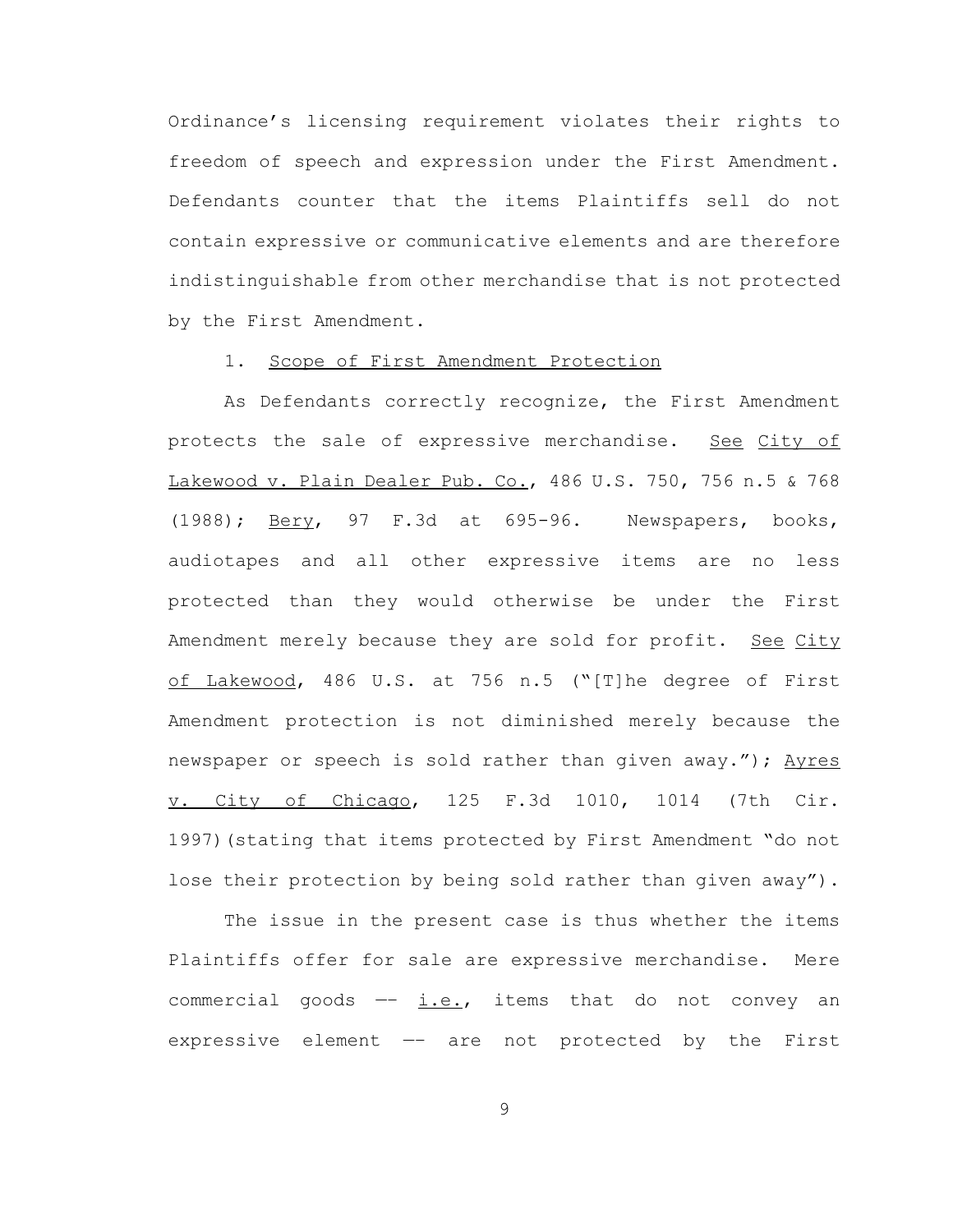Amendment. An individual wishing to sell non-expressive merchandise in public in the City would therefore need a general vendor's license. See Al-Amin v. City of New York, 979 F. Supp. 168, 173 (E.D.N.Y. 1997) (finding no First Amendment protection for sale of perfume oils and incense); People v. Saul, 2004 N.Y. Slip Op. 24044 at \*4 (Crim. Ct. Feb. 19, 2004) (non-expressive merchandise not entitled to First Amendment protection and therefore subject to license requirement); see generally, Bery, 97 F.3d at 694-96 (emphasizing need to distinguish expressive from nonexpressive items for purposes of First Amendment protection).

Written and verbal materials do not possess a monopoly on communication and expression. The Bery court emphasized that "[v]isual art is as wide ranging in its depiction of ideas, concepts and emotions as any book, treatise or pamphlet or other writing, and is similarly entitled to full First Amendment protection." Id. at 695. Moreover, because written and verbal communications are tied to the language in which they are recorded, their power to convey may be far more limited than non-verbal communications. See id. at 695. Some means of expression have a way to speak to us without words, and enable us to perceive what the artist may have had in mind simply by their quality to evoke. To understand Goya's message in "Third of May, 1808" or Picasso's in "Guernica"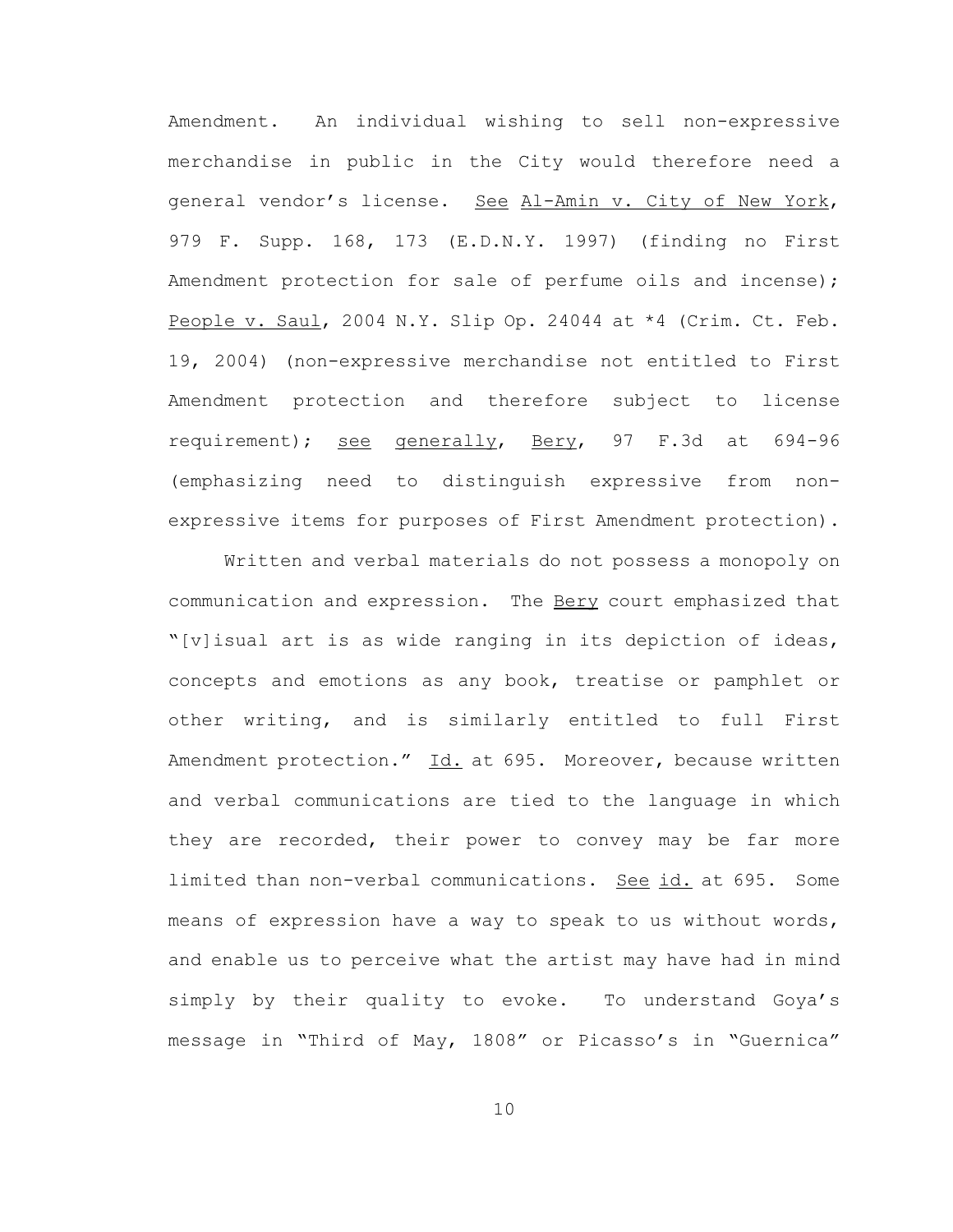does not demand mastery of Spanish. The viewer needs no Berlitz course to appreciate Ansel Adams or contemplate a Calder. Consequently, on this view, what is art may be defined and found in this two-way interchange, even in silence — a correspondence at the meeting point of recognition and understanding between an artist stirred enough by creative fluids to give expression to a thought through a chosen medium, and the audience that receives the idea so conveyed.

Bery emphasized that visual art with an expressive message is entitled to just as much protection as written materials. The case at bar requires the Court to explore the frontiers of Bery to delineate a border between protected, expressive art and unprotected, non-expressive merchandise. As the Second Circuit instructed, "[c]ourts must determine what constitutes expression within the ambit of the First Amendment and what does not." Id. at 696. The Bery court spoke in terms of paintings, photographs, prints and sculptures, but clearly held a much broader conception of what qualifies as artistic expression. See id. at 694-96. To be sure, not all aesthetically pleasing designs possess sufficiently expressive qualities to qualify for First Amendment protection and thereby become exempt from the Ordinance's license requirement. The works of "the jeweler, the potter and the silversmith," for example, may contain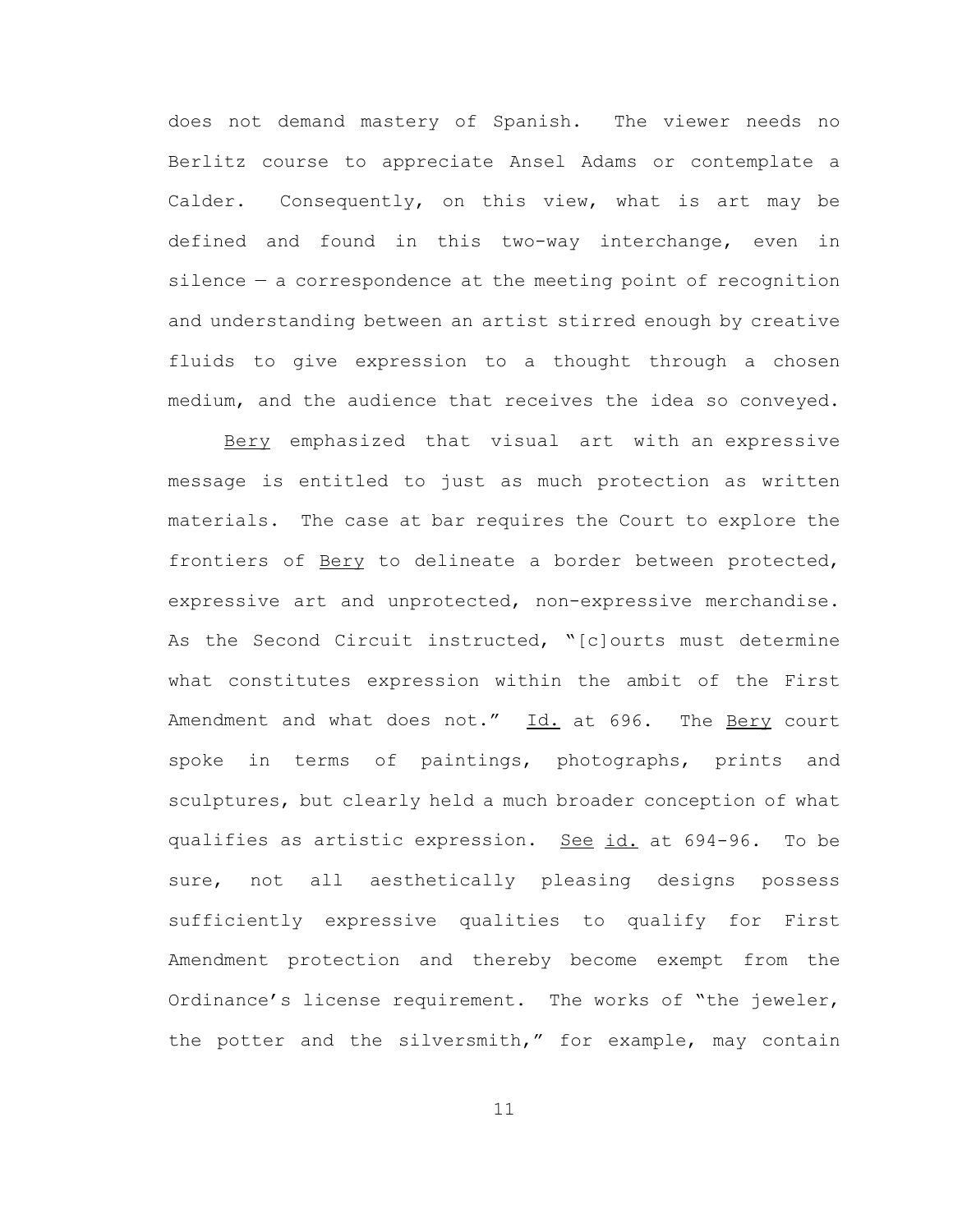artistic merit. Id. at 696. That a bowl or bracelet catches the eye, however, does not necessarily bring the item within the realm of First Amendment protection. Instead, the item must manifest some communication, that is, it must express some idea conceived and conveyed from the artist, to merit First Amendment protection. See Spence v. State of Washington, 418 U.S. 405, 409 (1974).

Like Proteus, expression can take many, sometimes fleeting or improbable forms. "It is possible to find some kernel of expression in almost every activity a person undertakes —- for example, walking down the street or meeting one's friends at a shopping mall —- but such a kernel is not sufficient to bring the activity within the protection of the First Amendment." City of Dallas v. Stanglin, 490 U.S. 19, 25 (1989).

Stanglin involved an inquiry into the expressiveness of conduct rather than speech and to that extent it differs from the present case. But it and similar decisions discussing the means of determining whether conduct is sufficiently expressive to receive First Amendment protection are instructive in the present inquiry. Not all conduct is sufficiently expressive to merit First Amendment protection, but actual speech, as when written or spoken, is always communicative or expressive and thus virtually always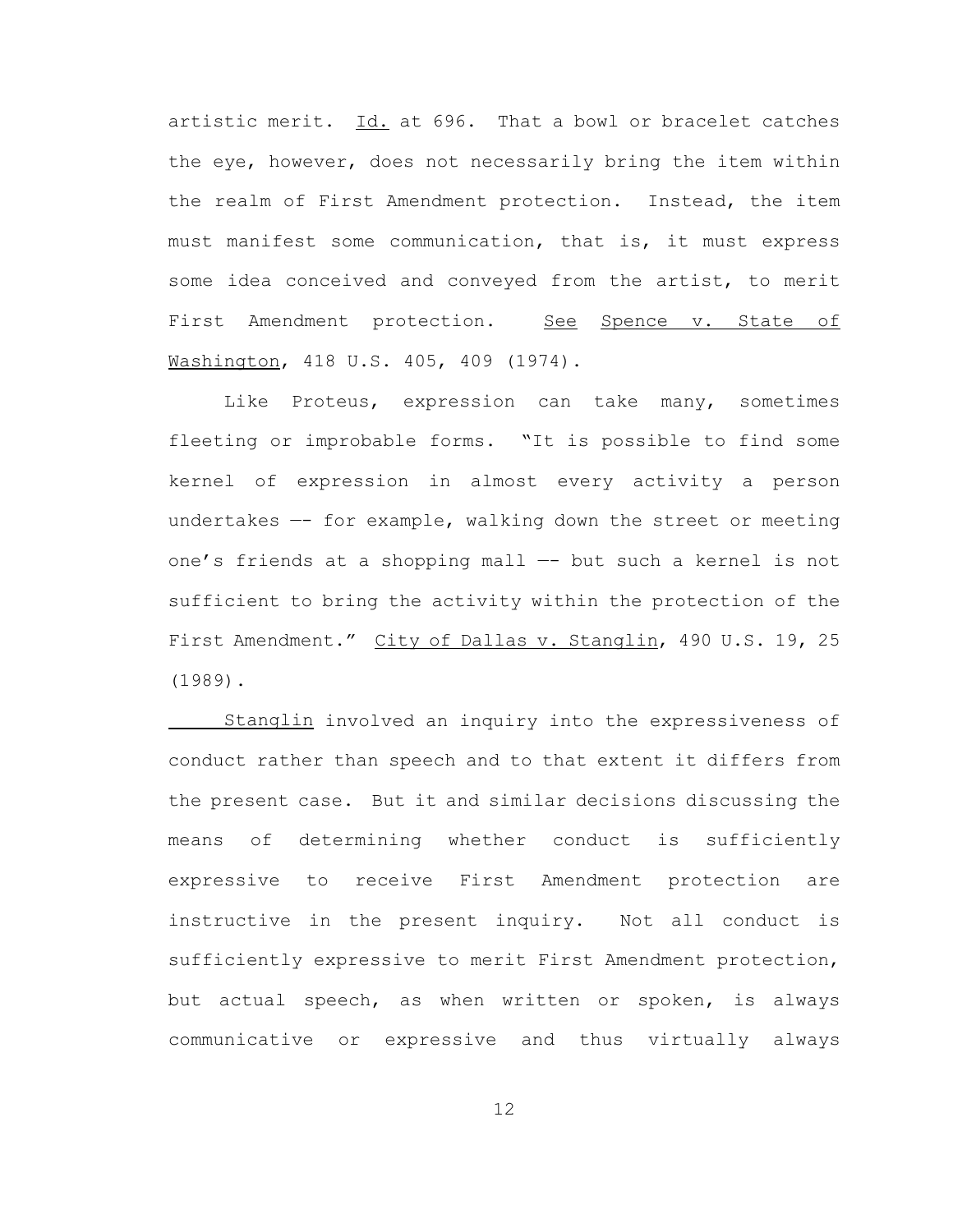protected. See, e.g., Virginia v. Black, 538 U.S. 343, ; 123 S.Ct. 1536, 1547 & 1548 n.2 (2003); Zalewska v. County of Sullivan, 316 F.3d 314 (2d Cir. 2003). In and of itself, visual artwork such as that now at issue before this Court is not conduct, but not all forms of visual artwork are always necessarily so communicative or expressive that no further inquiry is needed to determine whether they merit First Amendment protection. Consequently, the reasoning that courts employ to determine whether conduct is sufficiently expressive to receive protection is instructive in an examination of physical items.

No bright line separates those items that are sufficiently expressive to be worthy of First Amendment protection from those that are not. The Supreme Court has traditionally evaluated the expressiveness of conduct by asking whether there was an intent to convey a particularized message and whether, given the surrounding circumstances, there was a great likelihood that viewers would understand the message. See Spence, 418 U.S. at 410-11.

In Hurley v. Irish-American Gay, Lesbian and Bisexual Group of Boston, 515 U.S. 557 (1995), the Supreme Court seemed to revise that standard when it stated that "a narrow, succinctly articulable message is not a condition of constitutional protection, which if confined to expressions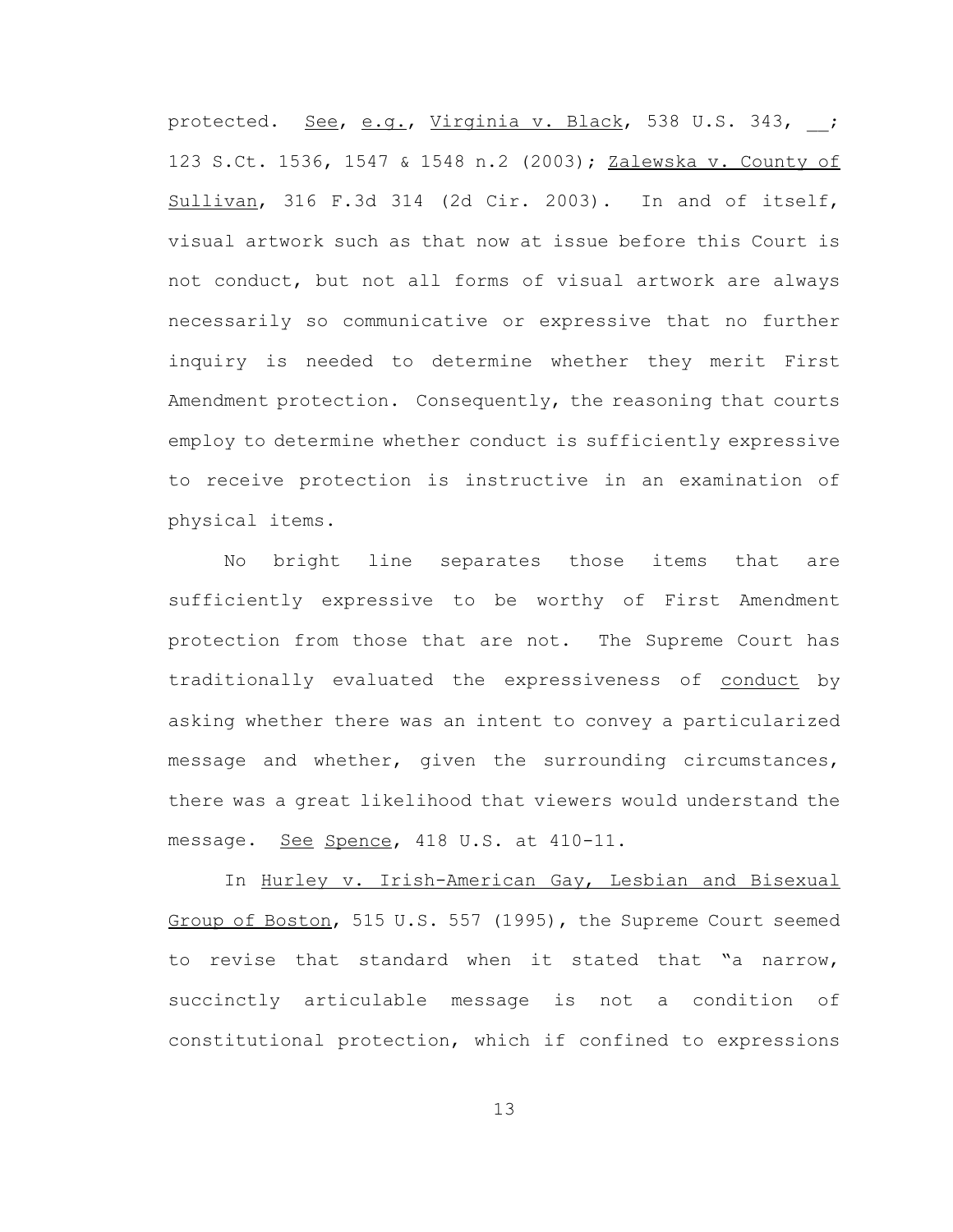conveying a 'particularized message' would never reach the unquestionably shielded painting of Jackson Pollock, music of Arnold Schoenberg, or Jabberwocky verse of Lewis Carroll." Id. at 569 (internal citations omitted); see also, Tenafly Eruv Ass'n, Inc. v. Borough of Tenafly, 309 F.3d 144, 158-61 (3d Cir. 2002) (noting that Hurley "eliminated" the particularized message requirement). But in post-Hurley decisions, the Second Circuit has continued to evaluate the expressiveness of conduct by requiring an "intent to convey a 'particularized message' along with a great likelihood that the message will be understood by those viewing it." Zalewska, 316 F.3d at 319-20. In Church of the American Knights of the Ku Klux Klan v. Kerik, 356 F.3d 197, 205 n.6 (2d Cir. 2004), the Second Circuit expressly rejected the notion that Hurley altered the expressiveness test for evaluating conduct. The Kerik Court stated that "[w]hile we are mindful of Hurley's caution against demanding a narrow and specific message before applying the First Amendment, we have interpreted Hurley to leave intact the Supreme Court's test for expressive conduct." Id.

The Second Circuit has not indicated how its "particularized message" standard provides the protection that the Supreme Court would give to Pollock, Schoenberg or Carroll, but if Pollock's "Lavender Mist" conveys a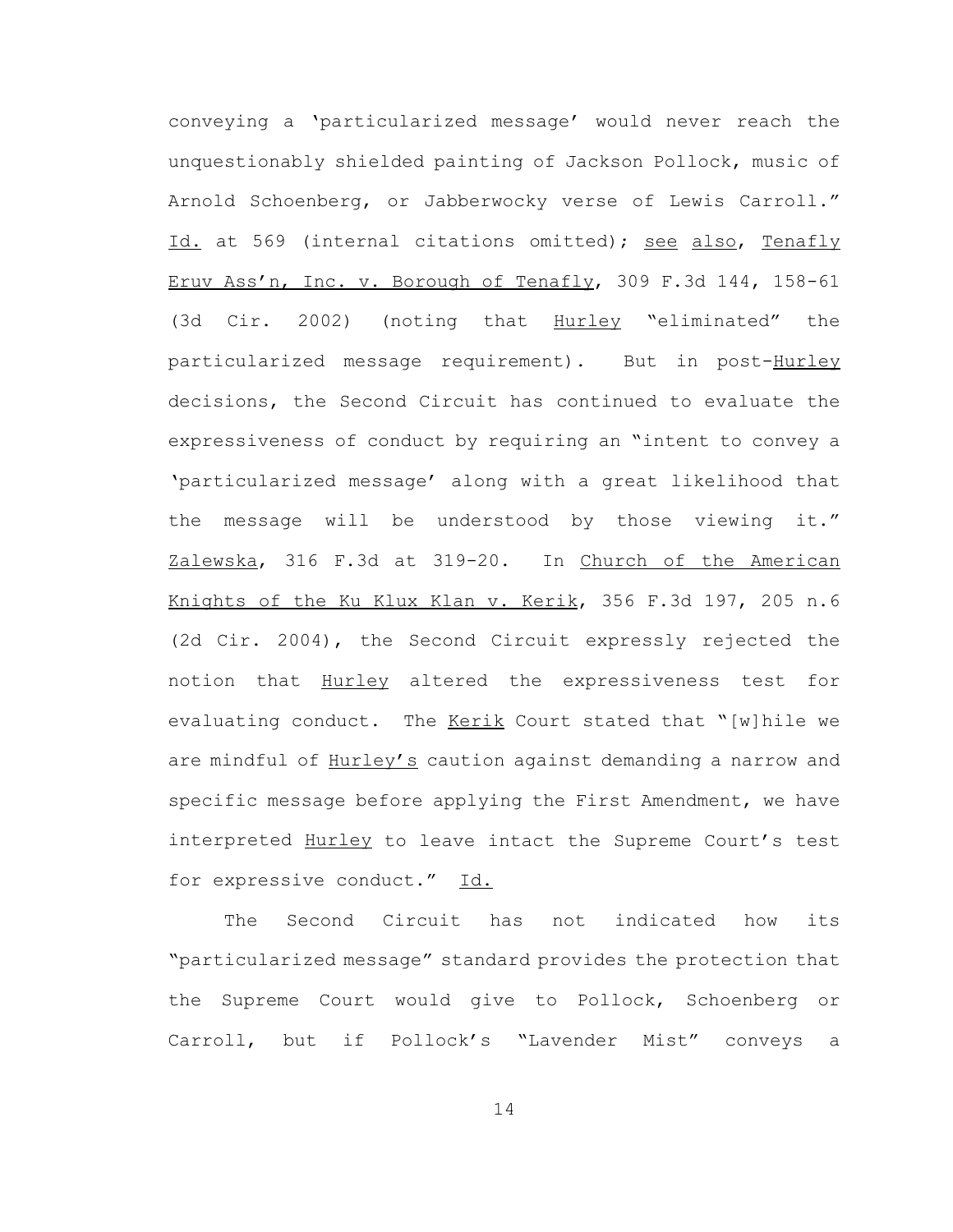particularized message that is likely to be understood by the viewer, it is difficult to conceive of many works of art that would fail that test. To this extent, the expressiveness test for conduct is perhaps somewhat ill-suited to determine the expressive quality of art. Unlike conduct, which very often has a dominant non-expressive purpose, genuine art is specifically produced by an artist attempting to convey a particularized message. Although walking across the street may contain some "kernel" of expression, in nearly all instances it is done for the purpose of getting to the other side of the road rather than to express a message. Art, however, is intentionally produced by the artist to communicate some idea or message. The purpose of the First Amendment is not to protect neutral conduct or conduct that does not manifest expression. See Black, 123 S.Ct. at 1548 n.2 (noting that "the First Amendment protects symbolic conduct as well as pure speech")(emphasis added). But it is more likely than not that art will contain an expressive message. Thus, although conduct is appropriately analyzed for First Amendment purposes on the basis of whether it expresses, to some extent, a particularized message, visual artwork is perhaps subject to a less defined standard of expressiveness.

Admittedly, however broad the standard for identifying expressiveness may be, not everything labeled or hawked as art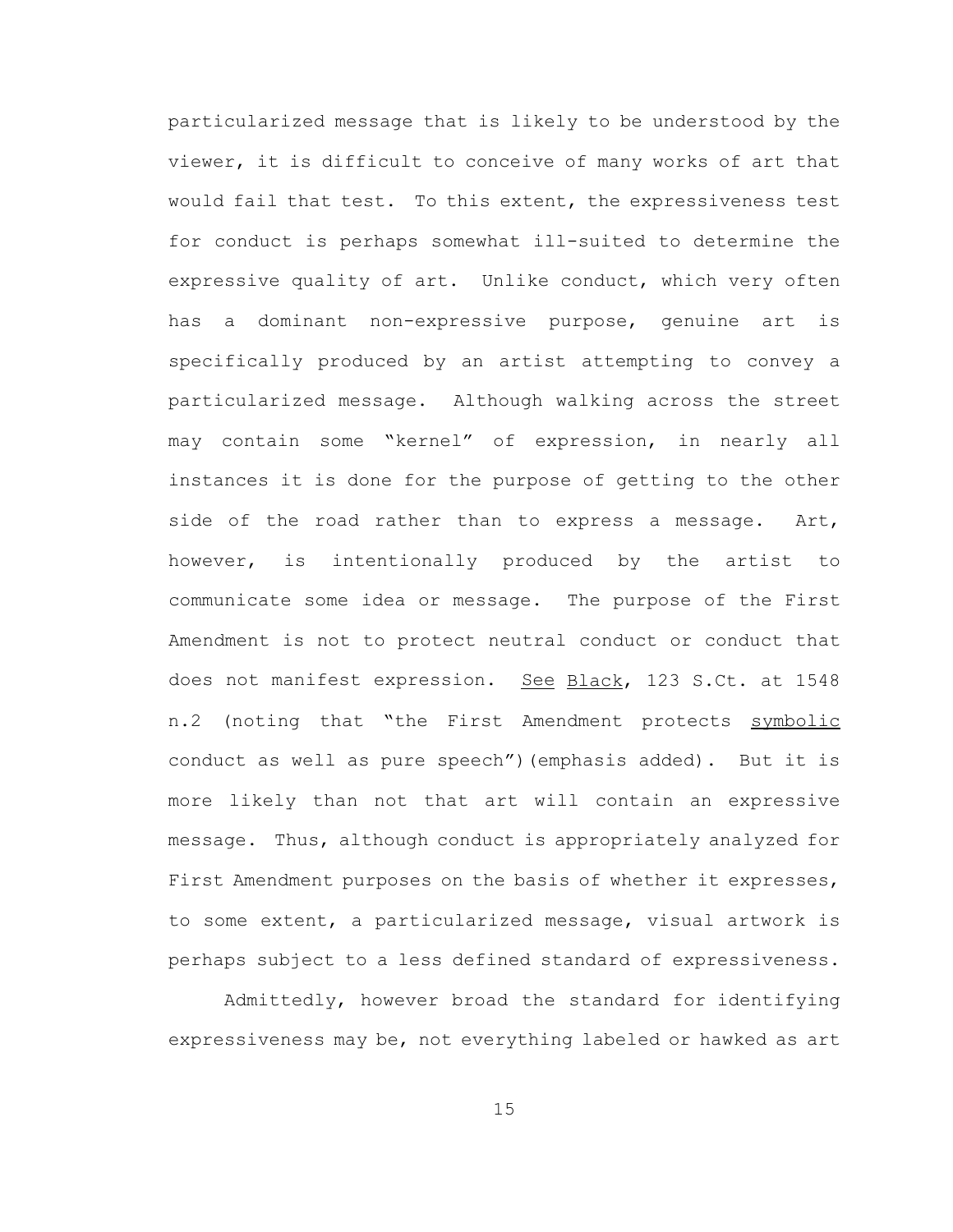falls within it. In People v. Saul, 2004 N.Y. Slip Op. 24044 (Crim. Ct. Feb. 19, 2004), the New York City Criminal Court rejected a claim that decks of playing cards bearing photographs of Iraqi military or political figures and their names and titles were sufficiently expressive to receive First Amendment protection and exempt their seller from the City's license requirement. The court found "nothing artistically noteworthy about the photographic images on the cards, nor do they constitute the seller's own artistic endeavor." Id. at \*4. After determining that the cards lacked artistic elements, the court considered and rejected the argument that the cards were a form of non-verbal expression. Id. The court reasoned that "there is nothing about these cards which, reasonably interpreted, communicates ideas, opinions, emotions or a point of view. They do not glorify or condemn the war, demonize the characters, honor the Coalition forces, hail war heroes or memorialize the fallen." Id. The court characterized the playing cards as "nothing more than the means to play a game and/or, at most a collectible" and emphasized that collectibles, as distinct from art, are simply merchandise undeserving of First Amendment protection. Id.

In addition, the line between merchandise and art may at times be blurry. The sale of mass-produced red, white and blue striped shirts or stars and stripes neckties does not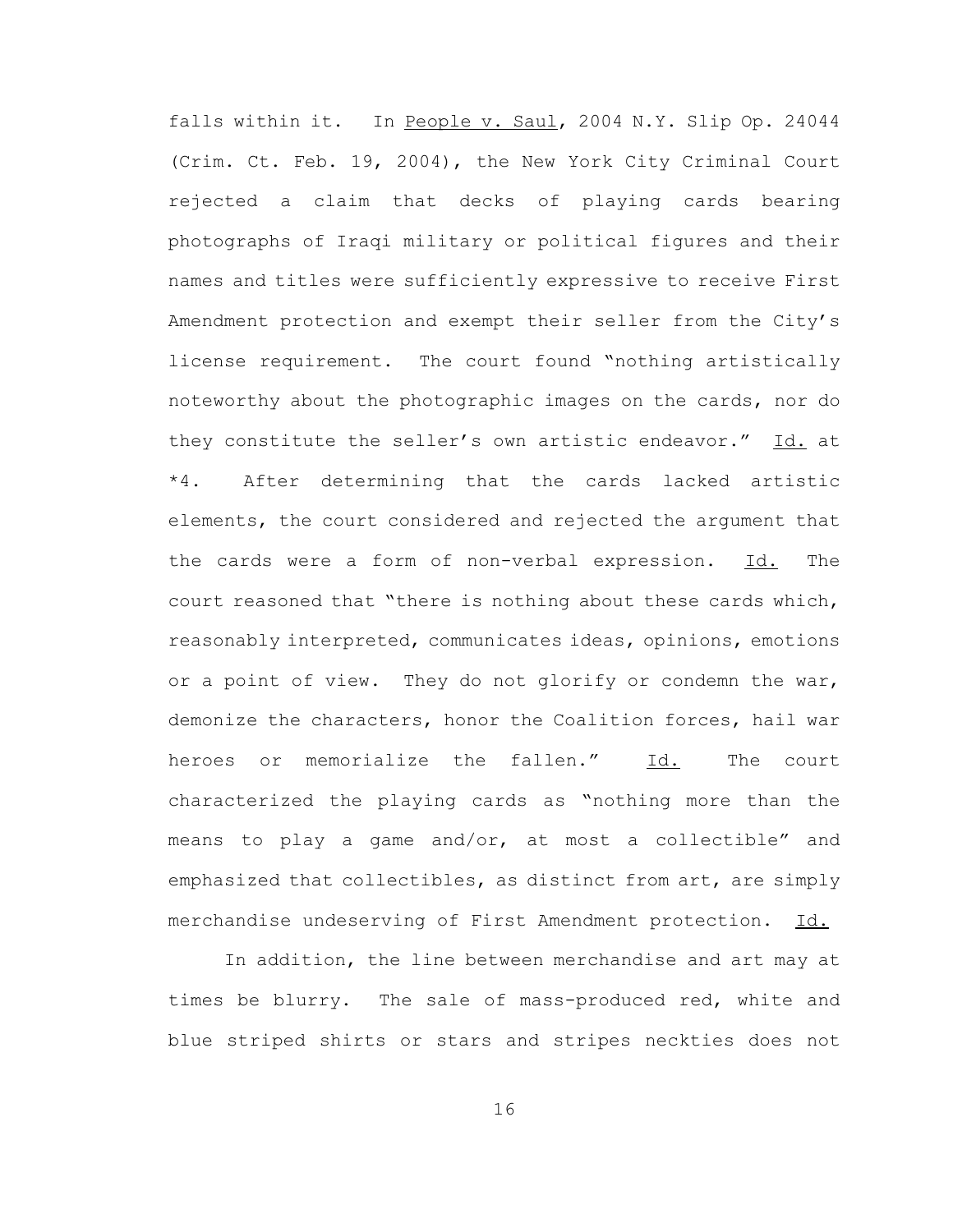merit First Amendment protection. A mere aesthetically pleasing design employed by a fashion designer solely to market clothing, however creatively conceived and executed, ordinarily does not sufficiently convey a message to merit First Amendment protection.<sup>3</sup> The vendor wishing to sell such items on the streets of New York City must obtain a license.

Closer to the line, while Edvard Munch himself would not need a license to sell "The Scream" (or prints of it) from a sidewalk table, a vendor wishing to sell the popular neckties featuring the painting's distraught figure undoubtedly would need a license. The necktie merchant uses the Munch design not as art in itself, but to sell ties. His end is starkly commercial, with not a tinge of purpose conveying even collateral or residual artistic expression. But Munch did not paint "The Scream" to market pieces of cardboard. Moreover, the sidewalk necktie vendor may sell hundreds of ties with different patterns and designs, none of which he created personally, and, in selling those with the Munch design, he is not necessarily —– indeed, is not likely –— attempting to convey to his customers his particularized feelings of

 $3$  That is not to say that fashion may never be art or that fashion does not contain expressive elements. Clothing is often the most effective means a person has to convey to others the person's moods, emotions, and individuality. Moreover, as in the present case, further analysis may be needed when the clothing itself tilts towards speech. See, e.g., Cohen v. California, 403 U.S. 15 (1971) (ruling that First Amendment prohibits prosecution of individual for wearing in public a jacket bearing a vulgar expression of opposition to the military draft).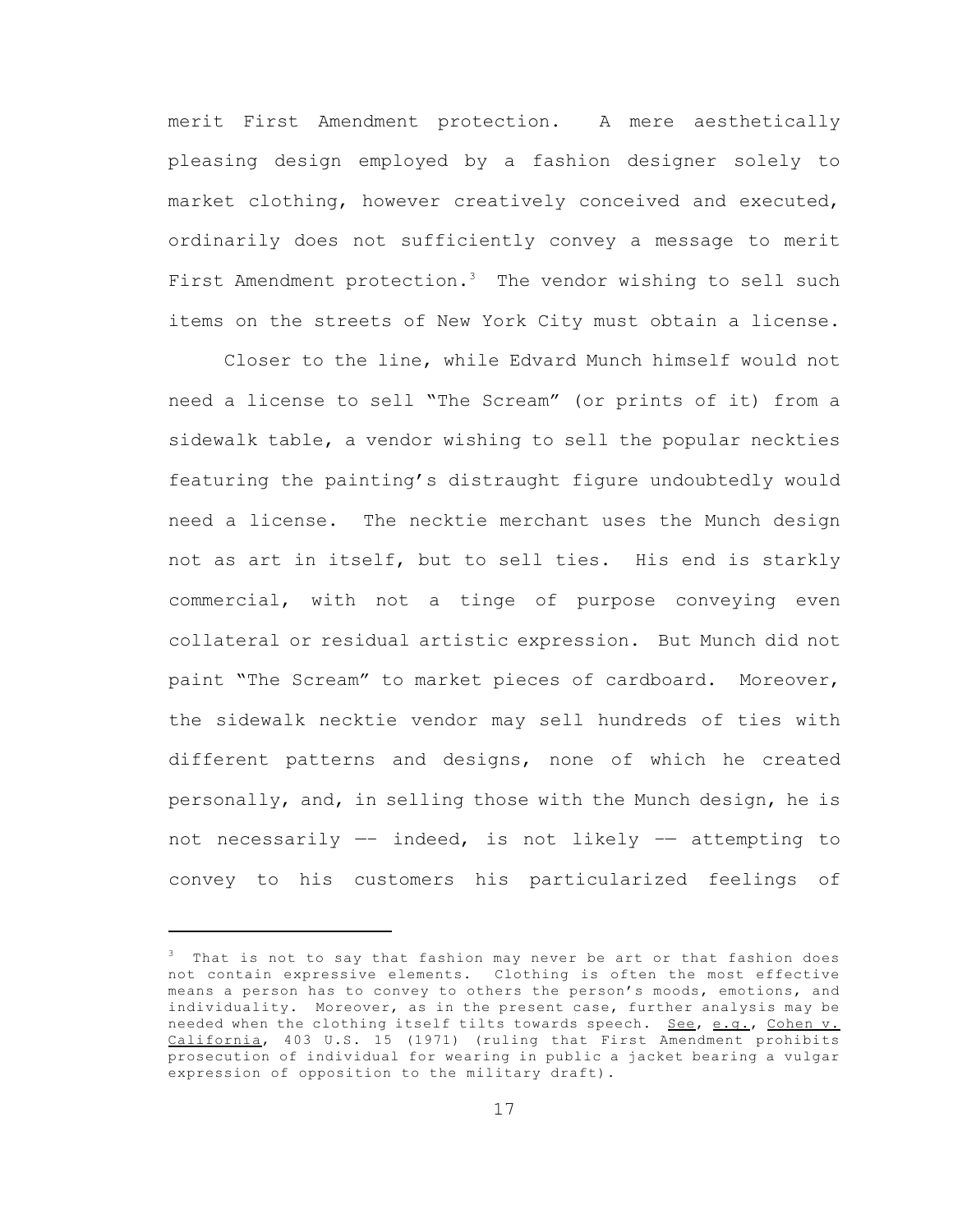despair, agony or alienation in the modern world.<sup>4</sup> Similarly, miniature figurines of the Statue of Liberty require a license to be sold on the sidewalks of Times Square because, although they duplicate a work of art with profound expressive content, they are primarily created and sold to memorialize a visit to New York City rather than to convey the producer's or vendor's expressive message.<sup>5</sup> See id.

Altering the hypothetical above slightly more to fit the facts of the instant case, what if Munch, as his signature wares, chose to paint, at the behest of passersby, his wailing form on t-shirts and ties and to sell them from a sidewalk table? Would his crafts be classified as mere unlicensed merchandise and subject him to penalties? As applied in the case before the Court, Defendants' theory would compel that the hypothetical Munch creations would not be works of art,

The vendor need not always be endeavoring to convey the message expressed in what he is selling to receive First Amendment protection. The sidewalk bookseller or newspaper vendor does not have to be the author or editor of his wares, nor must he preach the message of anything on his display table, to be exempt from the Ordinance's licensing requirement. See Admin. Code § 20-453. All written materials are presumed to be expressive. But items such as those that Plaintiffs produce do not carry the same presumption, and so the Court must inquire into their expressiveness. The vendor's role in creating the items and his intent in selling them must therefore be considered when the items at issue are not presumed expressive.

<sup>&</sup>lt;sup>5</sup> That is not to say that in an appropriate context a would-be vendor wishing to sell only Statue of Liberty figurines that he or she has altered for an expressive purpose by, for example, adding a blindfold over her eyes or the word "Peace" on her chest would likewise need a permit to offer such items for sale on the sidewalk. In particular circumstances, such alterations would likely remove the items from the souvenir trinket category and place them well within the realm of expression.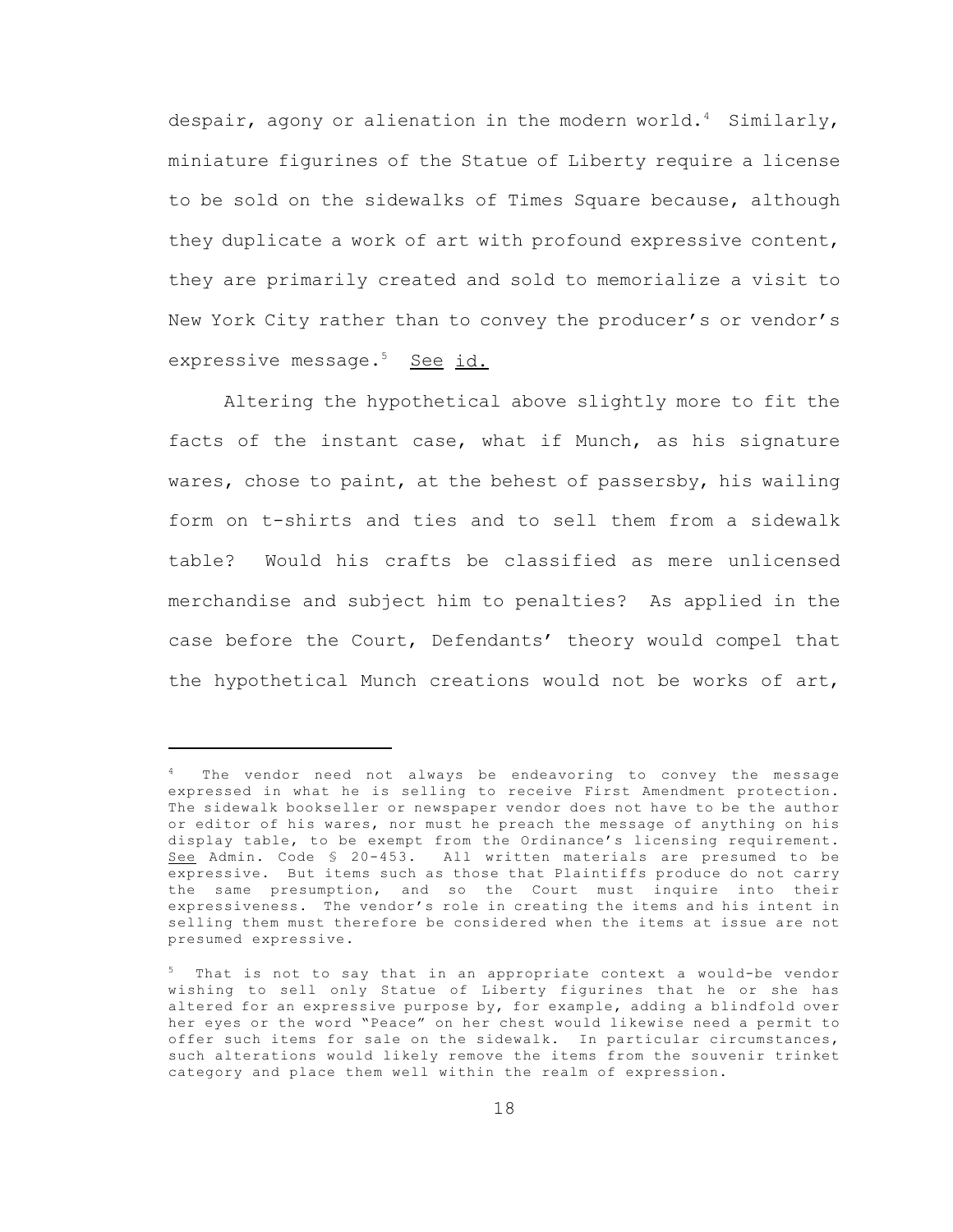but ties, simply goods for sale, and merely because the medium with the message is a t-shirt, tie or hat rather than a fourcornered canvas. To this interpretation Defendants might reply: Ah, but Munch is Munch. And besides, in the example given, anyone could quickly discern the stylized figure in the tie design and readily tell that it must be saying something. This logic, a derivative of the I-know-it-when-I-see-it test, may be easily dispatched. Should it be a prerequisite for art to be art, that the artist express his thoughts through traditional, perceptually accessible means? The long history of ideas, which records infamous instances of persecution of creative expression, would answer compellingly, for any society that values free speech as much as ours, with an emphatic "No." Civilization has traveled too far down the road in the evolution of art as embracing the whole spectrum of human imagination for the law to countenance a classification of an artist's design as art only when imparted in conventional shapes and forms sufficiently familiar or acceptable to a government licensor.

Defendants interpret the Second Circuit's decision in Bery to mean that "the relevant inquiry is not whether an item could possibly be labeled 'art,' but whether that item 'always communicates an idea or concept to those who view it.'" (Defendants' Memorandum of Law in Opposition to Plaintiffs'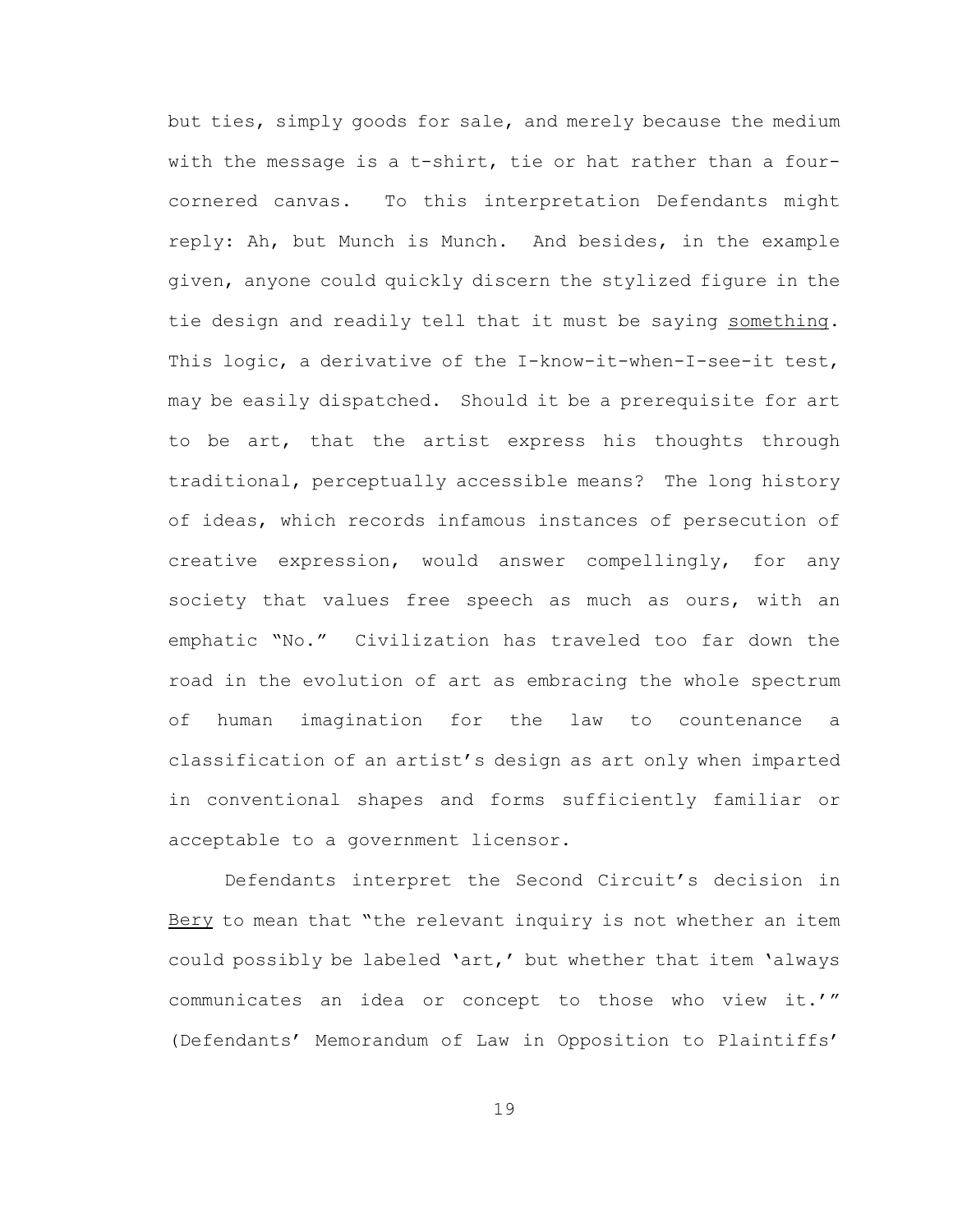Motion for a Preliminary Injunction dated February 18, 2004 ("Def. Opposition"), at 8, quoting Bery, 97 F.3d at 696.) But although Defendants are correct that the mere possibility that an item could be labeled "art" does not necessarily convey First Amendment protection on the item and therefore exempt it from the City's licensing requirement, they misread Bery's distinction between expressive art and merchandise. The Bery court did not state that jewelry, pottery or metalwork could never receive First Amendment protection. Instead, it indicated that it was unwilling to provide blanket protection for all jewelry, pottery and metalwork because such items do not always communicate an idea or concept to the viewer. For these and other items, as distinct from paintings, photographs, prints and sculptures, courts must conduct caseby-case evaluations to determine whether the work at issue is sufficiently expressive.

Just as expression is not limited to the written and spoken word, see Bery, id. at 694-96, neither is nonverbal expression restricted to paintings, photographs, prints and sculptures. The totem poles and carvings of the Tlingit, Haida and Tsimshian tribes of British Columbia and southeastern Alaska, the masks of central and western African peoples, and the burn-marked didgeridoos of Australian Aborigines are, in their own way, as expressive as any Mark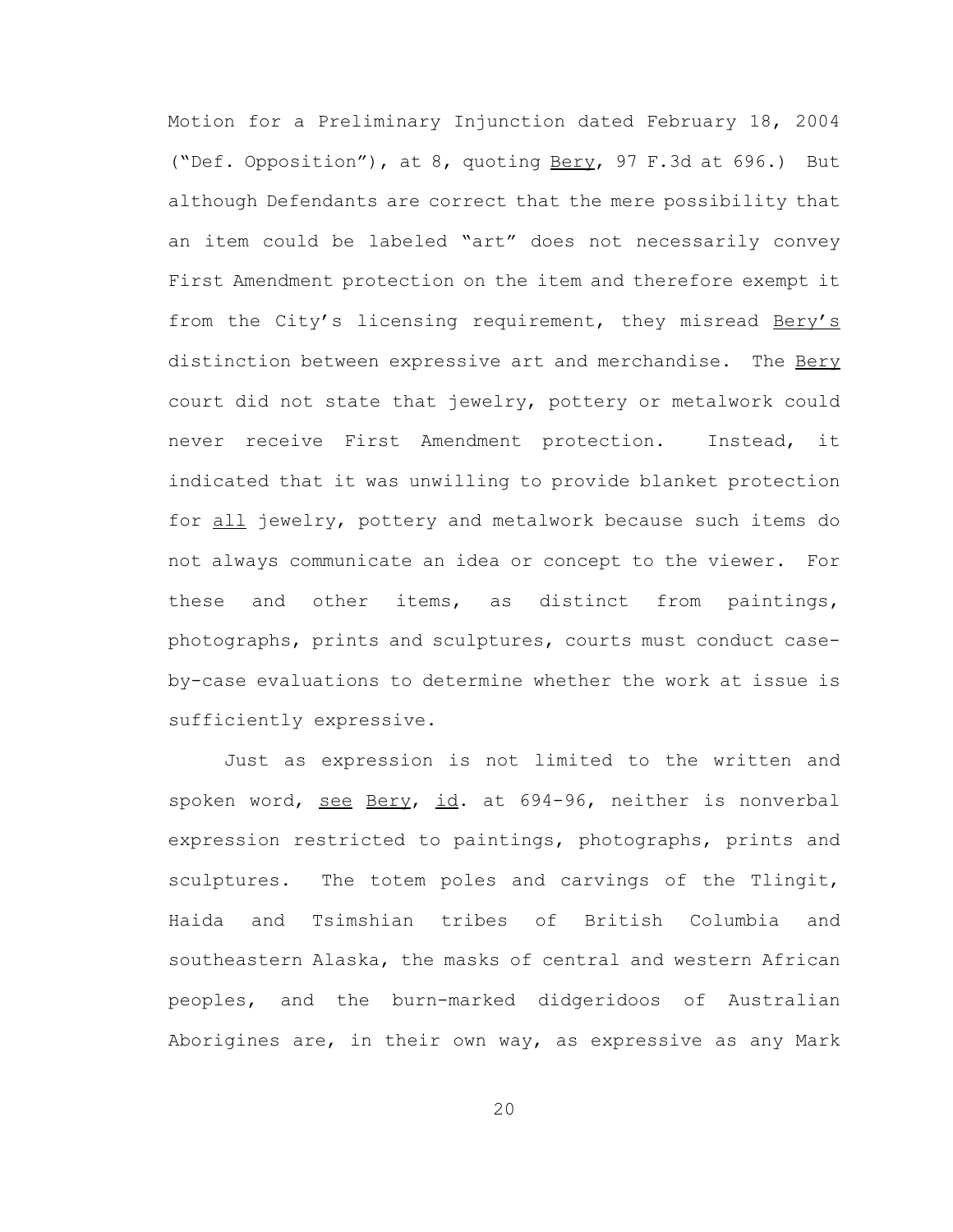Rothko painting, Andy Warhol print or Henry Moore sculpture. Indeed, the former may contain no less particularized messages and may be equally likely to be understood by their viewers as the latter.

But the Court today need not analyze the expressiveness of a didgeridoo or compare a miniature totem pole to a miniature replica of the Statue of Liberty. Plaintiffs seek to sell hats and other items that they personally decorate with designs that either spring from their own creative impulses or from the wishes of their customers and are then executed in the designer's distinct style. Defendants, on the other hand, argue that the items are merchandise and are not sufficiently expressive to warrant First Amendment protection and exempt Plaintiffs from the Ordinance's licensing requirement. The Court finds that an examination of the items at issue is therefore necessary to resolve the dispute.

## 2. Plaintiffs' Items for Sale

Plaintiffs assert that they work in an artistic mode known as graffiti style. Some residents of New York City and other large urban areas may associate the word "graffiti" with urban blight and conjure up negative images of spray-painted words and names defacing subway cars, building walls and park benches. Plaintiffs paint on clothing and other items for sale to customers and do not vandalize public or private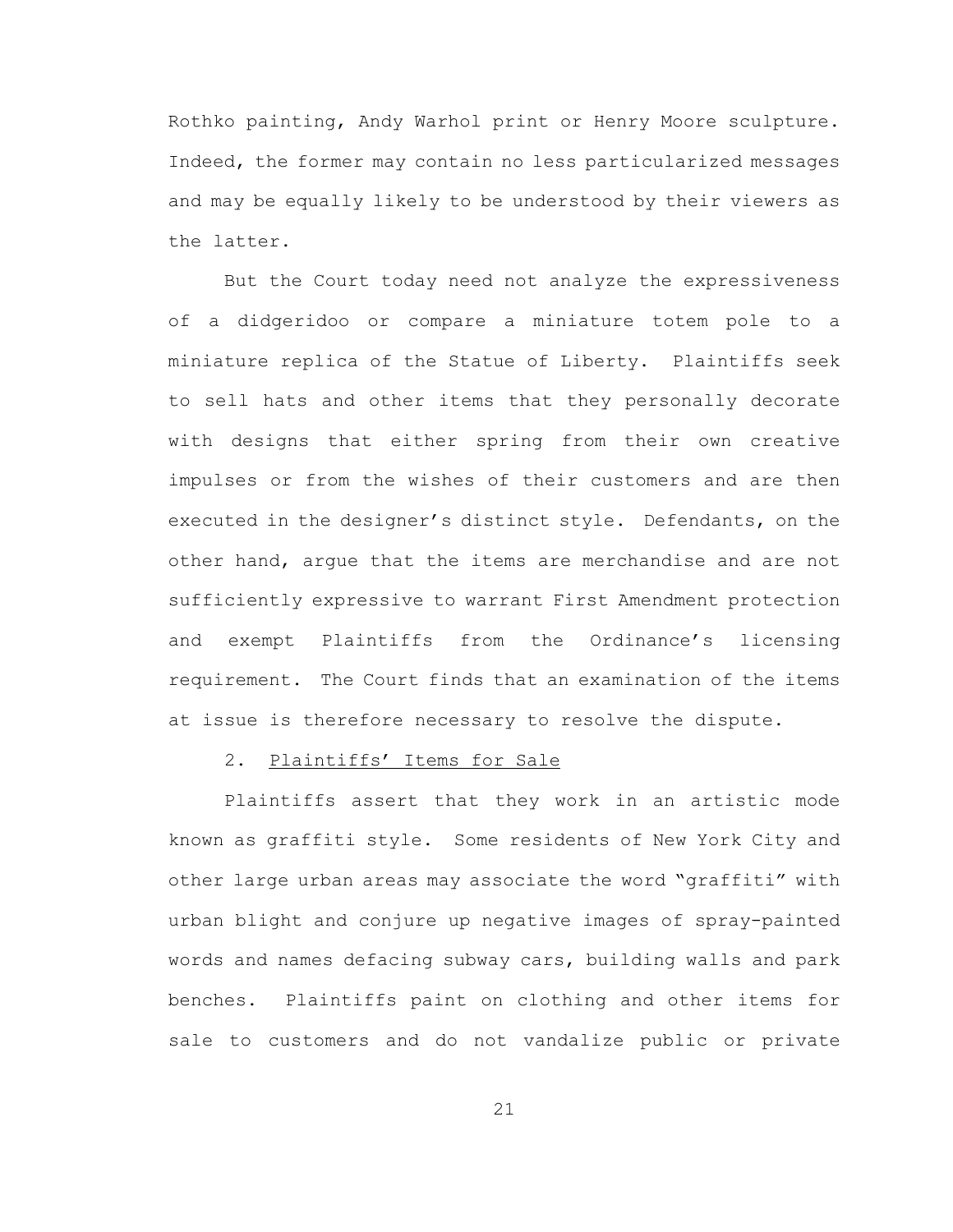property.

New York's graffiti, in its modern inner-city form, began to appear in the late 1960s and early 1970s as illicit lettering on building walls and then subway cars.<sup>6</sup> Reviewing the development of contemporary urban graffiti, some commentators in the field have noted that graffiti writing was, and remains, a means for members of underrepresented minorities to express themselves in large urban environments.<sup>7</sup> Painting on trains and buildings, according to this view, enabled these individuals to spread their voice over a far wider area than they could accomplish by almost any other means. The text gradually became more stylized and evolved into what could be characterized as a form of calligraphy. Some graffiti writers eventually abandoned text and turned to elaborate representational or abstract murals. Over time, graffiti displays acquired recognition and acceptance with some audiences, gained inclusion in museum exhibits on urban

 $6$  Graffiti is arguably the world's oldest form of expression, if the cave paintings in Europe, some dating to 15,000 B.C., draw from the same inspiration in similarly – depending upon the eye of the primitive beholder – either adorning or defacing common quarters or public spaces. The present description of graffiti is taken from the statements of Lydia Yee, Senior Curator at The Bronx Museum of the Arts in the Bronx, New York (Declaration of Lydia Yee dated January 13, 2004 ("Yee Dec.")) and Henry Chalfant, a sculptor, photographer and film maker who has documented graffiti art (Declaration of Henry Chalfant dated January 16, 2004 ("Chalfant Dec.")), which Plaintiffs submitted with their motion papers.

 $7$  By reciting this history, the Court does not intend to suggest that all graffiti writing is protected by the First Amendment or that, where appropriate, vandalism of public or private property should not be punished criminally.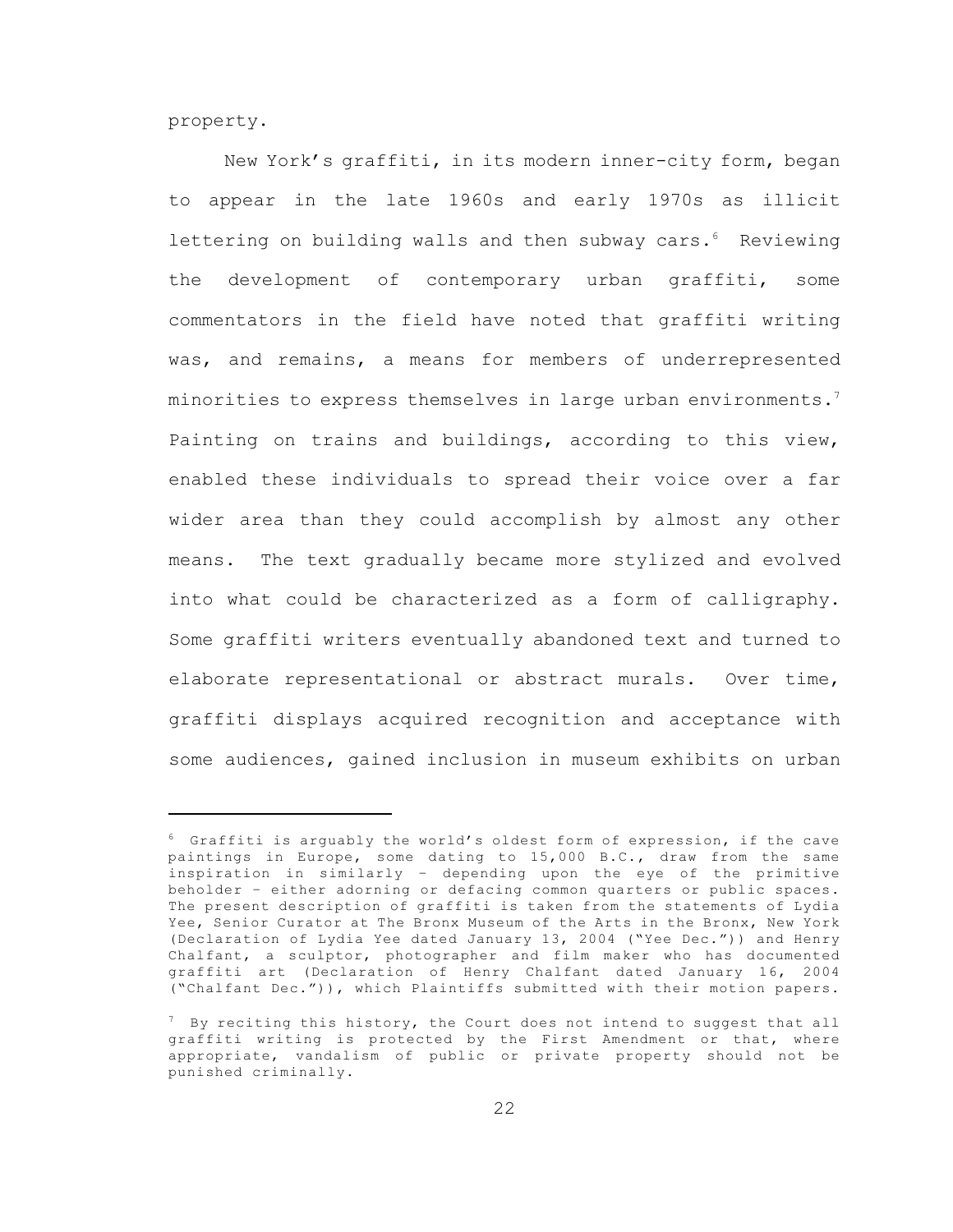art and culture, and were offered for sale in art galleries.

Employing the distinct graffiti style, Plaintiffs produce individualized, hand-painted items of clothing for sale to customers. In some instances, Plaintiffs use their own designs and ideas, and on other occasions Plaintiffs will customize an item according to a customer's request.<sup>8</sup> Mastrovincenzo's work includes decorated baseball caps with such words as "Boston," "Unique," or "Uptown" (in a stars-andstripes motif) painted across the front; jackets with the words "Sheba" or "Oh, So Fresh" across the back; a shirt with "G\*wiz" across the front; and sneakers with designs, words and numbers. Santos's work includes decorated baseball caps with words and designs such as "Bronx" painted in army camouflage colors and accompanied by a partial subway map of the Bronx; "Art is not a crime" in white on a black hat; "1984" in green and purple on a background of vertical black rectangles and black cloud-shaped splotches; and several representational scenes.

Defendants argue that Plaintiffs sell aesthetically pleasing merchandise, some or all of which may have some artistic elements, but that Plaintiffs' wares lack expressive or communicative elements and are therefore not protected by the First Amendment. They argue that an unprotected hat

<sup>8</sup> Plaintiffs submitted to the Court photographs of some of their items.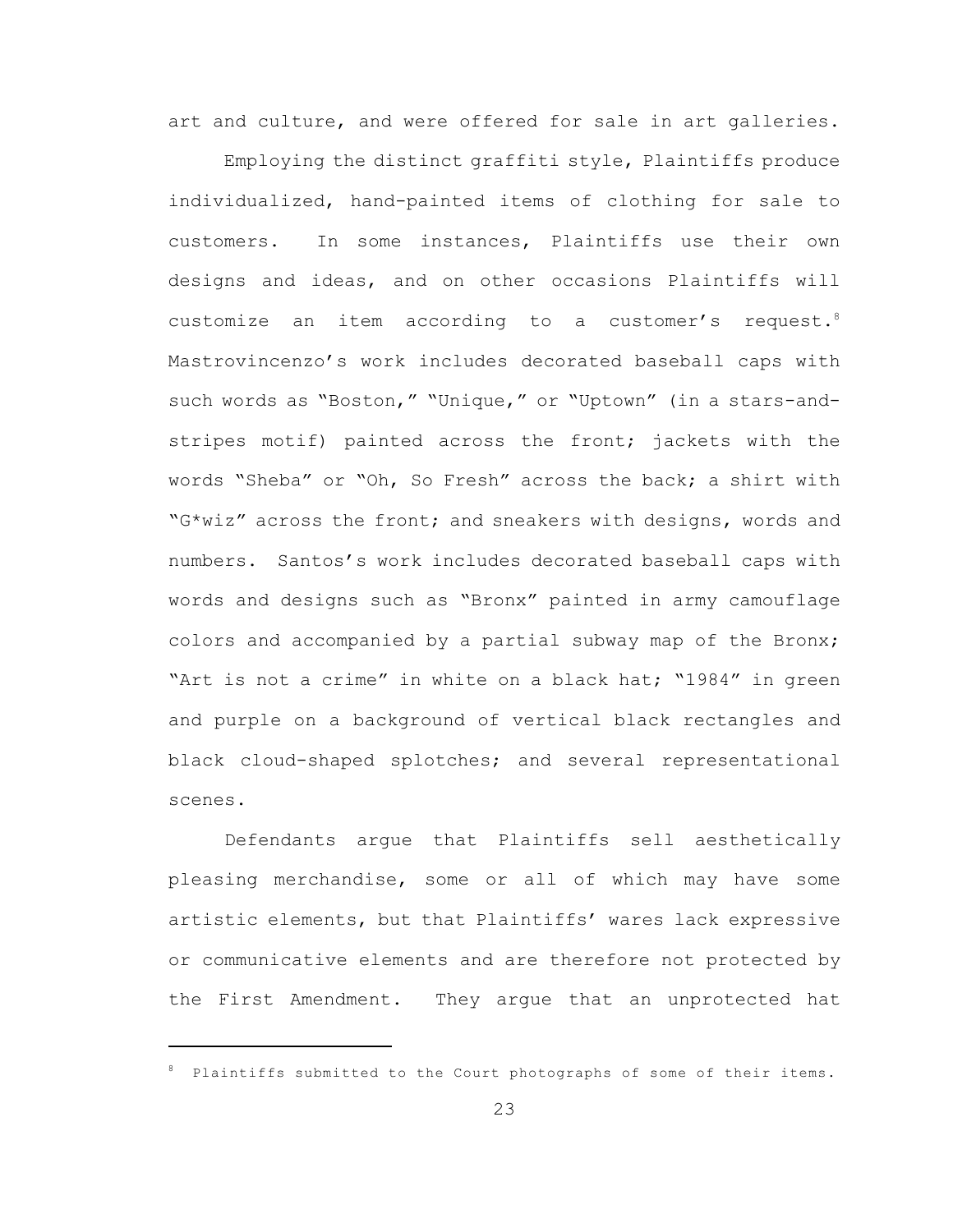cannot acquire First Amendment protection merely through the addition of "decorative lettering which in and of itself is not expressive." (Def. Opposition at 9.) Defendants raise the possibility that if the Court concludes that Plaintiffs' work is protected under the First Amendment, then the simple addition of "flowers, hearts, fancy lettering or a checkerboard pattern" to any article of clothing would render that item protected First Amendment expression. (Def. Opposition at 10.)

Although Defendants do not expressly rely on this argument in their brief to the Court, in its decision that Plaintiffs' items were not exempted from the licensing requirement, the DCA stated that to receive First Amendment protection, an item must convey a political or religious message. (Letter from Susan Kassapian, DCA, to David Lesser, dated Oct. 30, 2003, attached as Exhibit 3 to Declaration of David Sapir Lesser, dated Jan. 16, 2004.) The Second Circuit in Bery expressly rejected what it termed this "myopic vision." Bery, 97 F.3d at 695. This Court will not belabor the point in similarly dismissing it. The subject or content of the message is virtually always irrelevant to whether an expressive item receives First Amendment protection.

Plaintiffs here argue that their work –— including the actual text or design, the painting style, and the premise of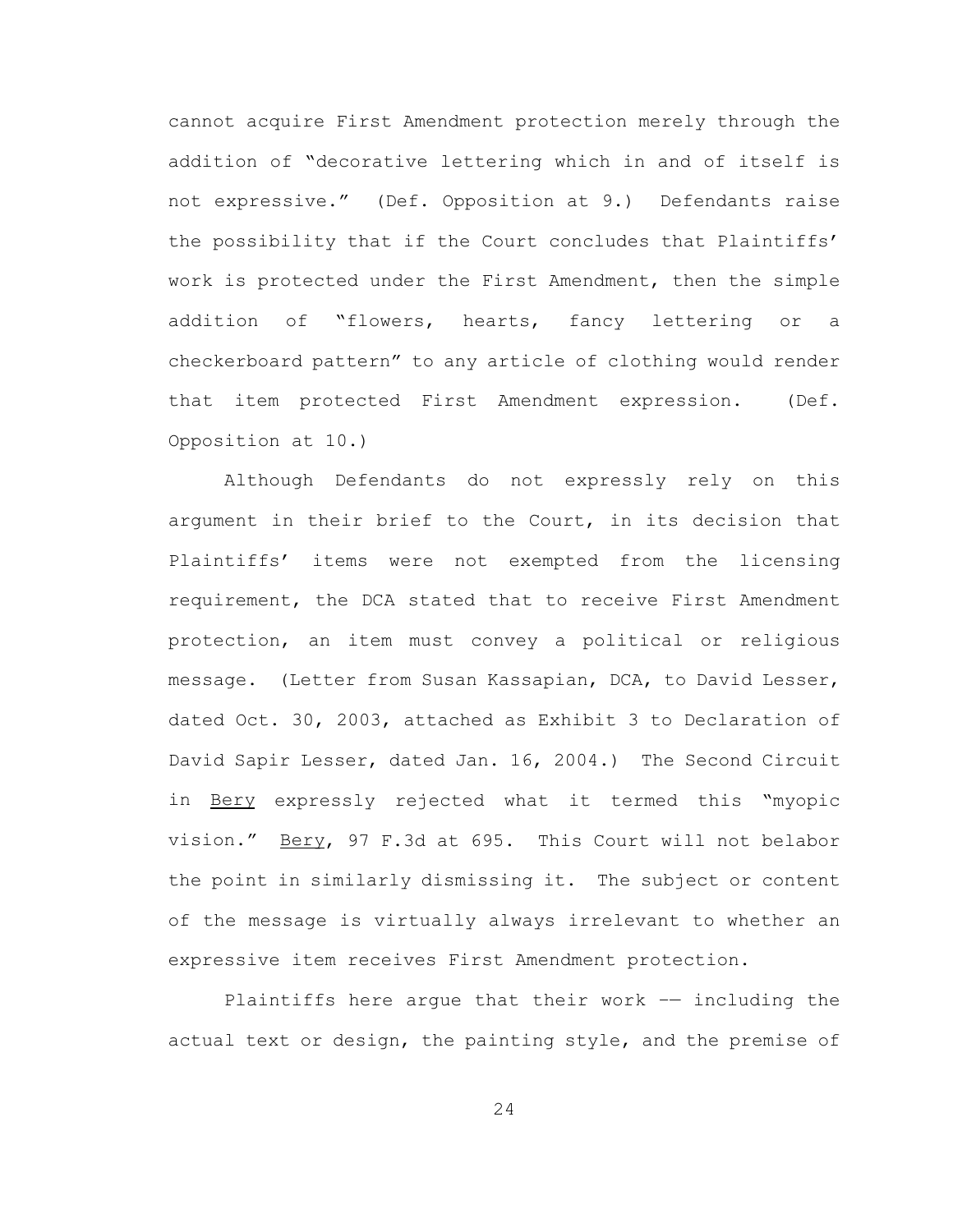painting on clothing to be sold on the street and worn around the city rather than on canvas to be hung in a museum or gallery –— conveys themes and voices of underrepresented individuals and groups in a large urban environment. The text and designs may not endorse a presidential candidate or take an express position on domestic or international affairs, but art serves other roles as well. These items fall within the Second Circuit's broad view of "particularized message," and they are certainly within the broader standard for expression the Supreme Court adopted in Hurley. See 515 U.S. at 569. Additionally, they are at least as likely to be understood by some viewers as a Jackson Pollock painting. The items in the present case are individually produced and hand-painted. They are not merely aesthetically pleasing designs used as a means of selling hats and jackets but rather they are expressive works of art, and are far different from the argyle socks that Defendants fear may acquire First Amendment protection if the Court should rule in favor of Plaintiffs. Most of the items shown to the Court contain text that, on its own or through its style, is as expressive as any sidewalk calligrapher or Chinese-character painter, apparently neither of whom needs a license from the DCA to produce and sell their wares in the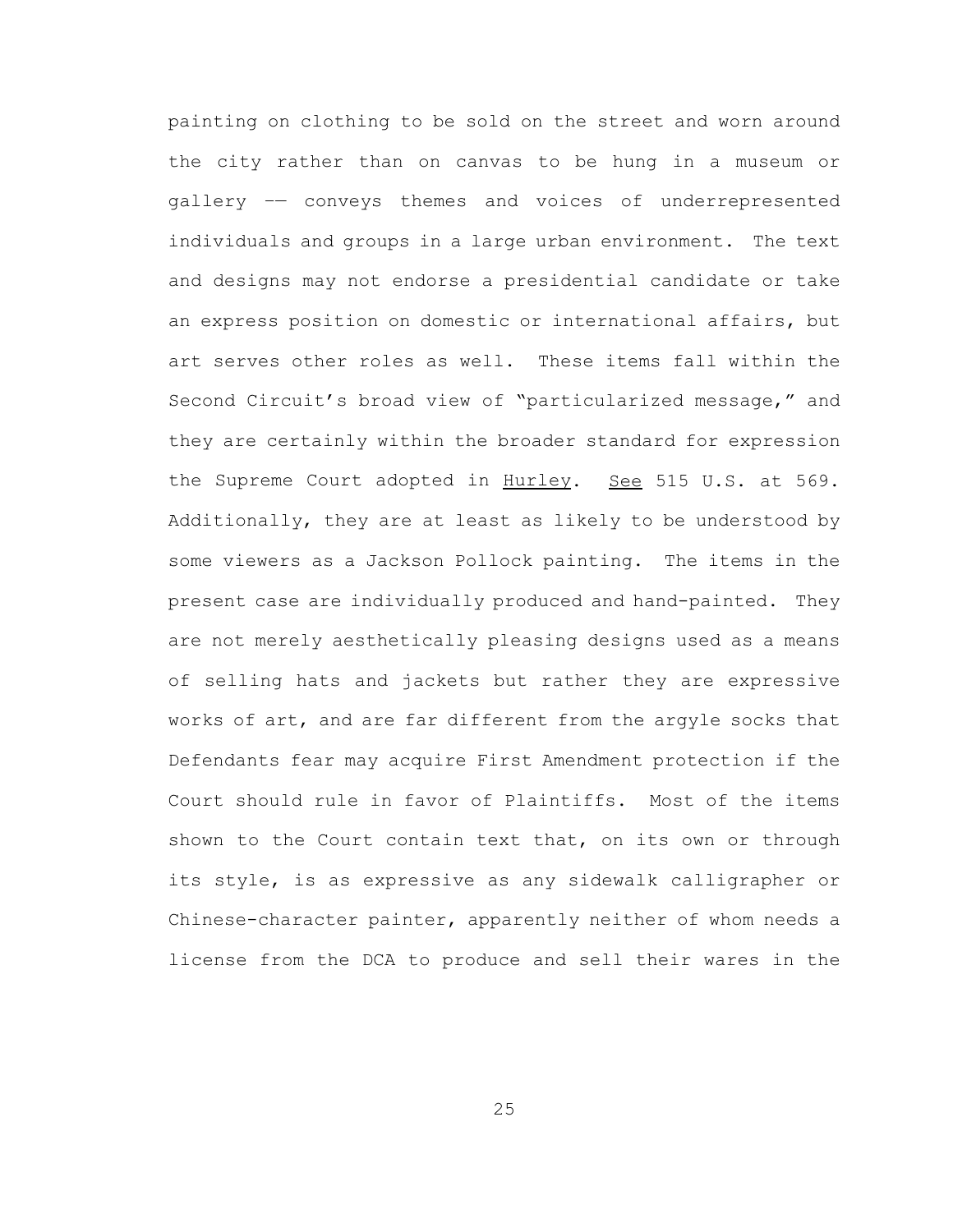City's streets.<sup>9</sup>

Other considerations also affect the Court's decision. The Bery court noted that the Ordinance's cap on the number of licenses and the automatic renewal policy serves as a bar to any individuals wishing to exhibit and sell their goods or services on the streets of New York unless those items are protected by the First Amendment. See Bery, 97 F.3d at 697. Plaintiffs produce items that are sufficiently expressive in their own right to receive First Amendment protection. But even if the allegedly pedestrian hats and jackets that Plaintiffs offer for sale on their sidewalk tables today are only minimally expressive, the Ordinance's licensing rule would deny Plaintiffs the chance to display and offer for sale the potential masterpiece they conceivably may produce at any moment that they may experience a flash of epiphanic inspiration.

The City alternatively concedes that some items that Plaintiffs offer for sale, such as individually-designed hats with the word "Peace" on them, may be sufficiently expressive to merit protection. But Defendants' application of the Ordinance's licensing requirement to Plaintiffs would impermissibly prevent Plaintiffs from displaying and selling

<sup>&</sup>lt;sup>9</sup> In some parts of New York City, vendors paint the name of a paying customer in Chinese characters. Defendants apparently do not require these vendors to obtain a license.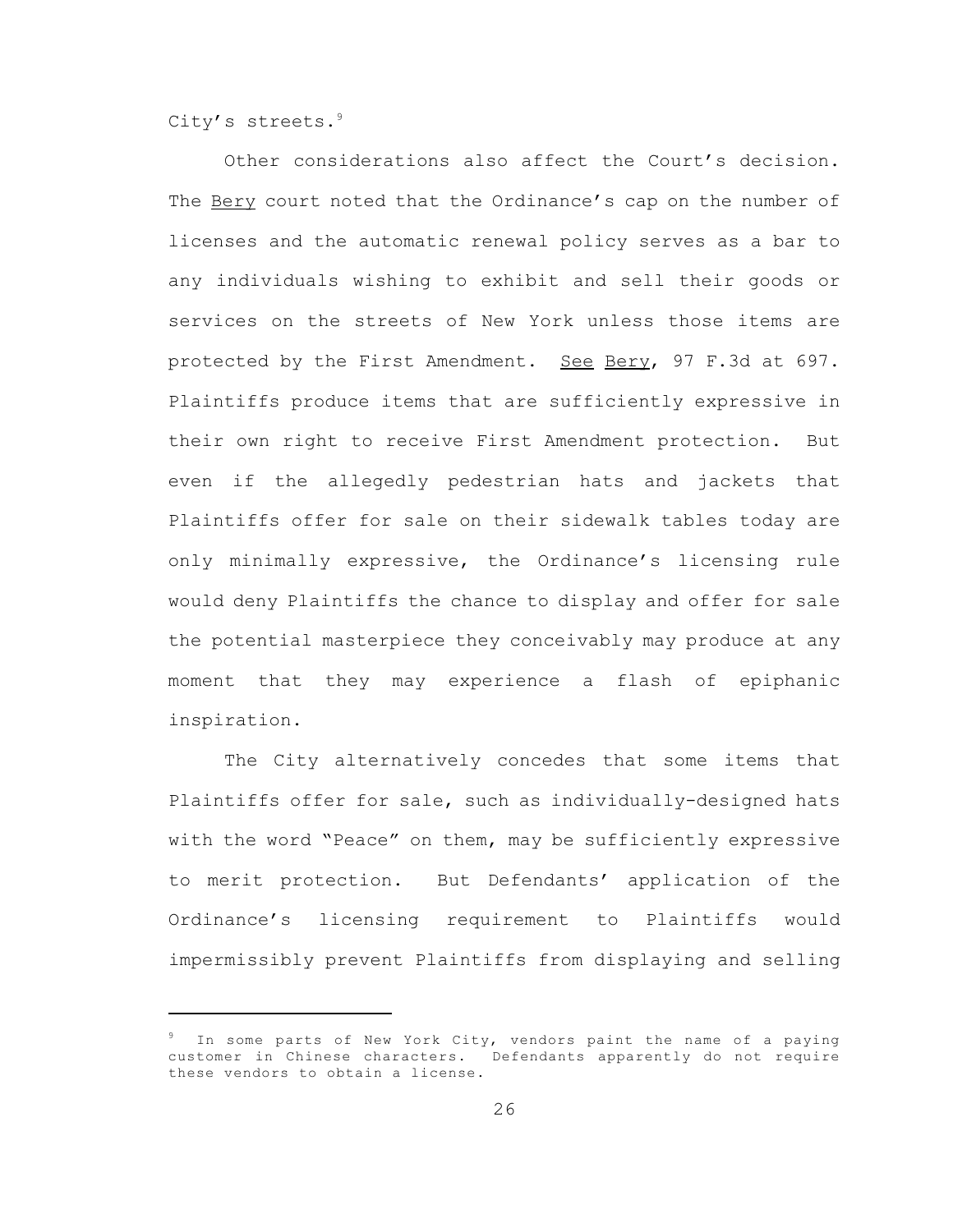those items along with their other wares that Defendants claim are insufficiently expressive.

Defendants argue that in selling hats, Plaintiffs are merely capitalizing on a popular trend and are no different from any other vendor selling the flavor of the month. But although Plaintiffs freely concede that they sell hats because there is a present demand for the items, Defendants miss the mark when they argue that this proves that Plaintiffs are merely commercially-driven vendors rather than artists offering protected expressive work. What Plaintiffs paint, not what they paint on, determines whether their work is sufficiently expressive to merit First Amendment protection.<sup>10</sup> See Ayres, 125 F.3d at 1017 (noting that message-bearing tshirt is to peddler "what the New York Times is to the Sulzbergers and the Oschses--the vehicle of her ideas and opinions").

 Because, as noted above, almost every object can conceivably be interpreted as having some expressiveness, there may be instances when the line between protected expression and unprotected merchandise will seem arbitrary.

 $10$  The Court also notes that, to an extent, Plaintiffs' message is intertwined with the vehicle they use to express it. As described above, the modern graffiti style traces its roots to some urban dwellers' desire to spread their voices across a wide area by painting on a mobile or publicly visible medium such as building walls and trains. Plaintiffs' use of commonly-worn, highly-visible clothing is a natural extension of the style.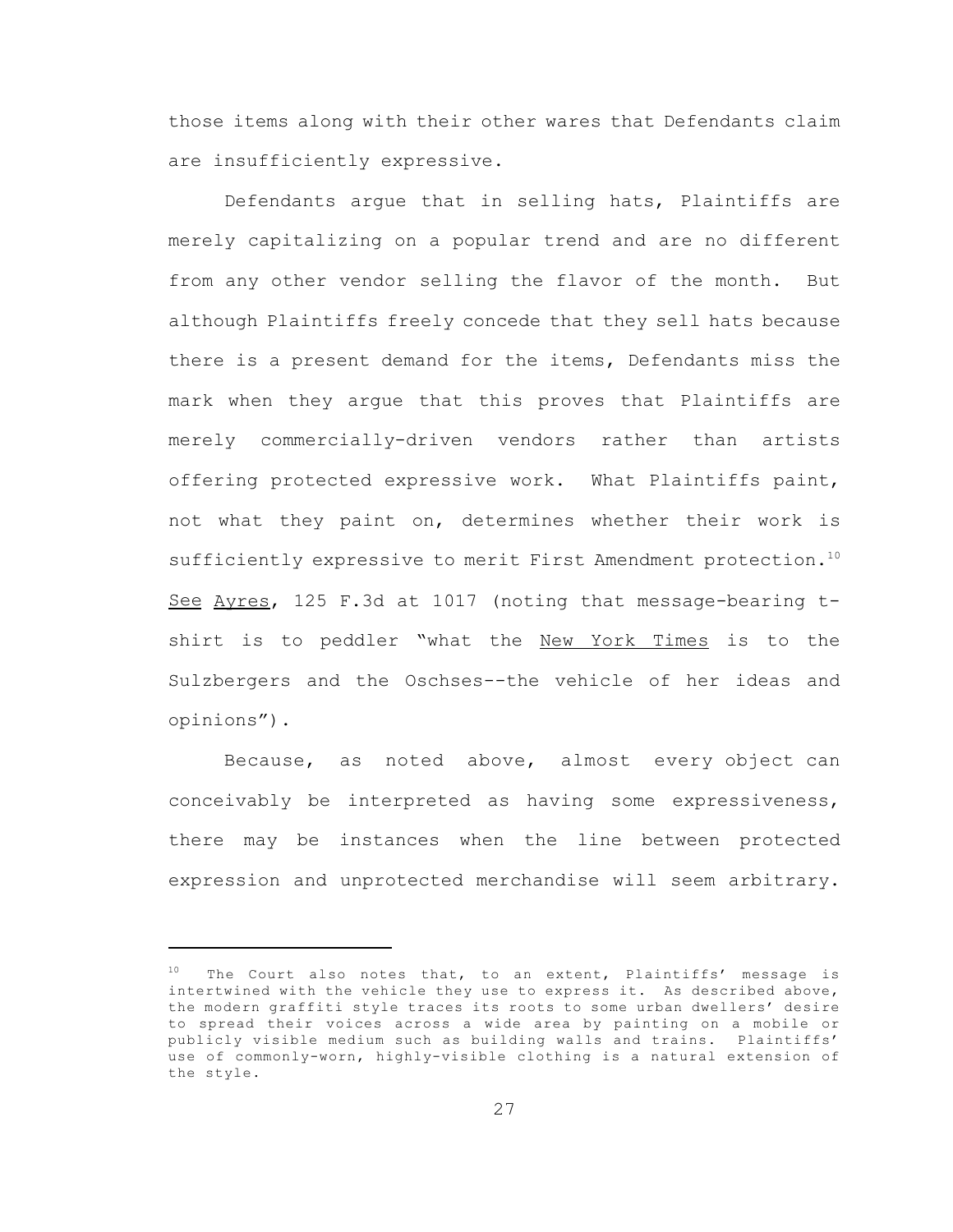Such is the stuff of First Amendment law. Ultimately, myriad factors will guide any inquiry into whether a vendor's wares are sufficiently expressive to merit First Amendment protection. Among other criteria, the Court considers: the individualized creation of the item by the particular artist, the artist's primary motivation for producing and selling the item, the vendor's bona fides as an artist, whether the vendor is personally attempting to convey his or her own message, and more generally whether the item appears to contain any elements of expression or communication that objectively could be so understood. No one factor can control the outcome -- as is the case in connection with many other judicial decisions concerning borderline issues, the criteria fit together to form a matrix. Certainly an item may be sufficiently expressive to fall within the realm of the First Amendment regardless of, for example, the educational background of its creator. At bottom, the purpose of the inquiry is to determine the degree of the item's expressiveness, which may best be accomplished by examining it in the light of objective considerations.

The City's licensing requirement was intended to catch within its net merchants engaged solely in commerce of readymade goods that clog the sidewalks and compete unfairly with legitimate stores. Applied overbroadly, as Defendants would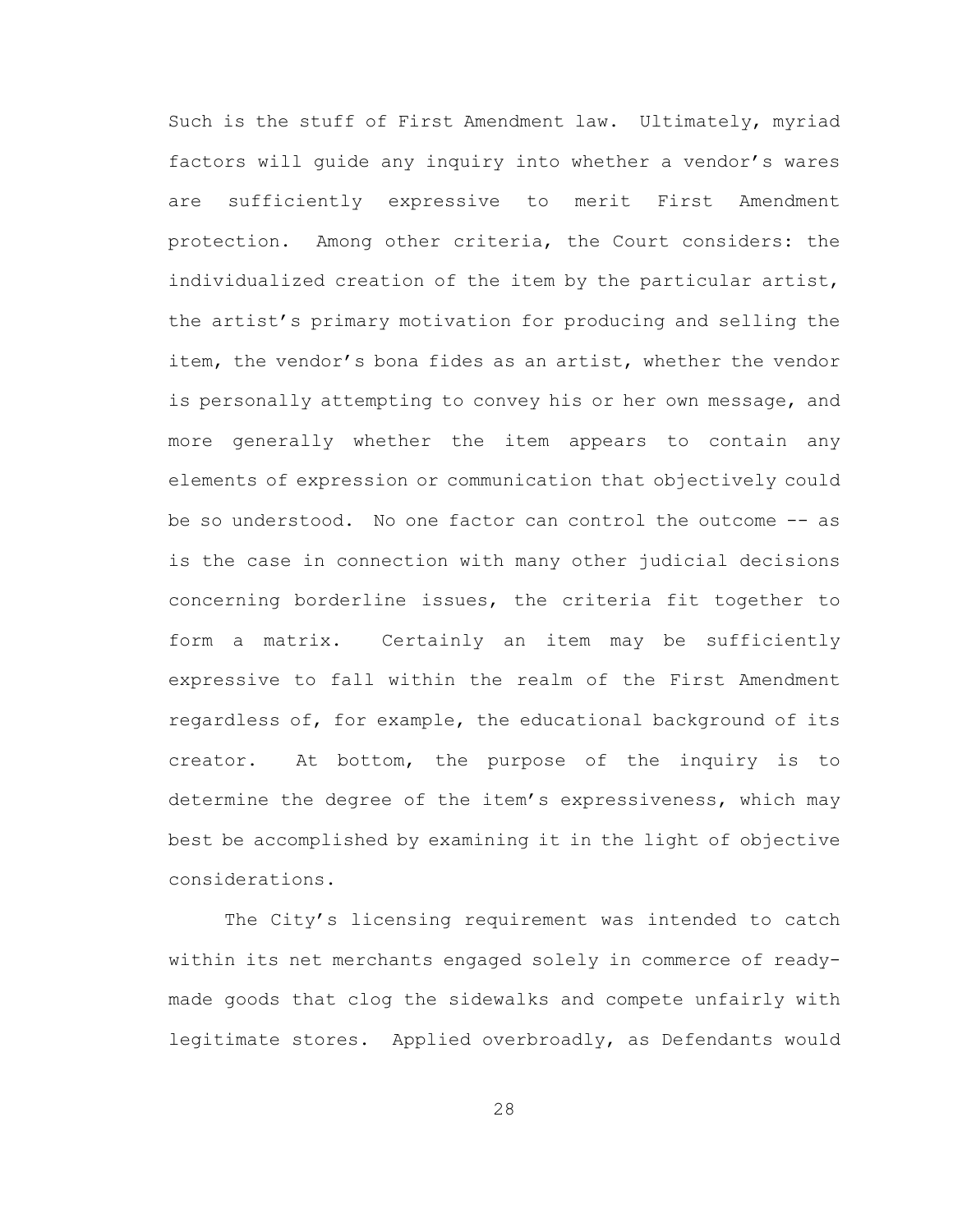do, the Ordinance essentially would impose a chilling effect on genuine artists whose true calling is art and not commerce, and whose manifest purpose may be to create expression rather than markets, even if at times some of their work may skirt the line between expressiveness and merchandise. Such an extension of the licensing regime would force artists to confront an undue dilemma: either to quell their creativity or to risk arrest if they believe their work is sufficiently expressive to fall within the protection of the First Amendment. Freedom of expression is designed precisely to bar the government from compelling individuals into that speechinhibiting choice. See Reno v. American Civil Liberties Union, 521 U.S. 844, 871-72 (1997).

## C. THE BERY INJUNCTION

Plaintiffs argue that the **Bery Injunction fully resolves** this litigation independently of any constitutional inquiry. Under the Bery Injunction, the City and the DCA may not enforce the licensing requirement against "any person who hawks, peddles, sells, leases or offers to sell or lease, at retail, any paintings, photographs, prints and/or sculptures ... in a public space." (Bery Injunction.) Plaintiffs argue that they are artists who sell and offer to sell paintings, and the mere fact that they work on clothing rather than on canvas cannot remove them from the scope of the Bery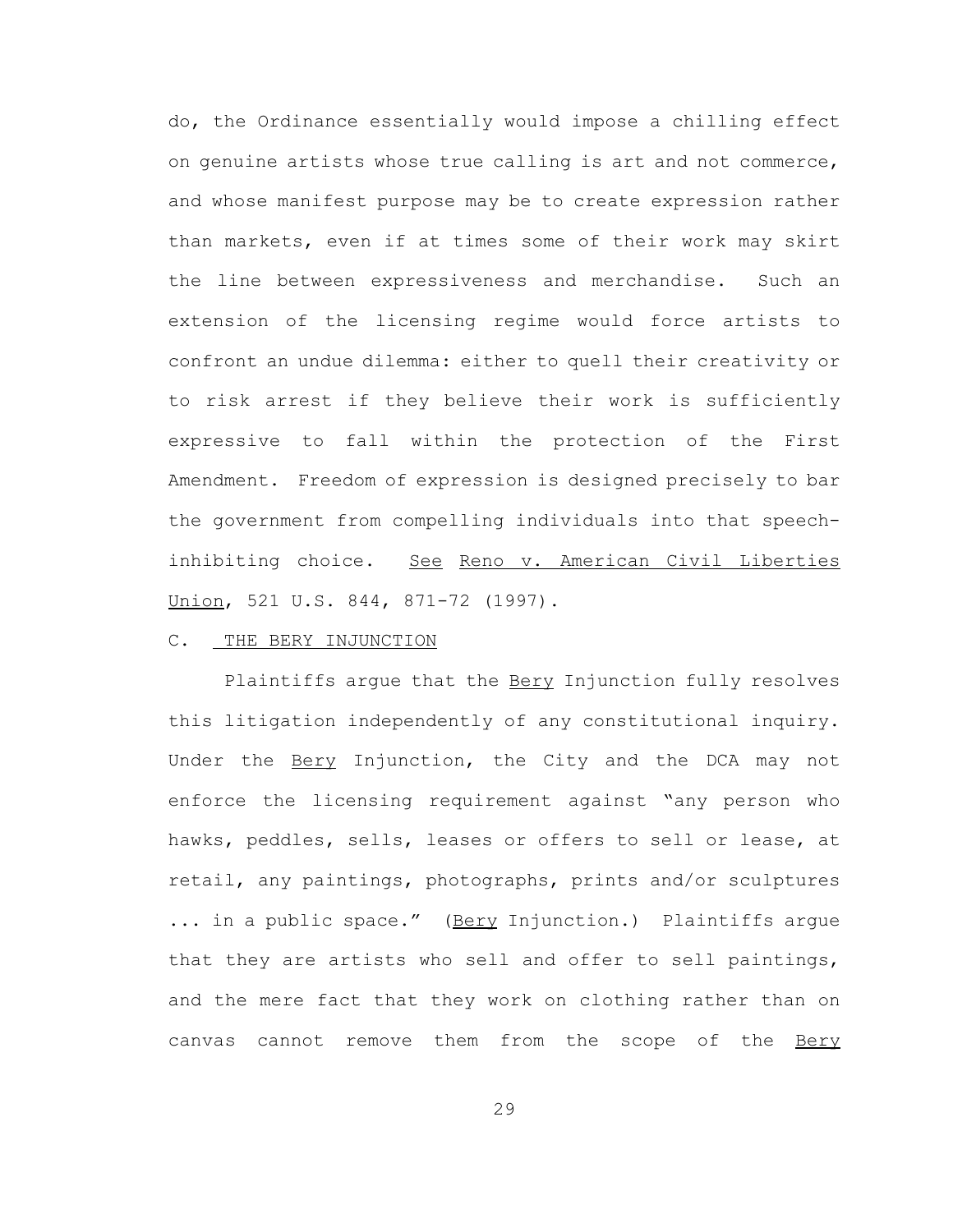Injunction.

Defendants do not directly address the Bery Injunction. They do not attempt to arque that Plaintiffs' works are not paintings. Instead, Defendants argue that Plaintiffs' works are not sufficiently expressive or communicative to be exempt from the licensing requirement. But the Bery Injunction imposes no requirement of expressiveness. Rather, it exempts from the licensing requirement sellers of any painting, photograph, print and/or sculpture. While Defendants may legitimately (though unsuccessfully) argue that Plaintiffs' works are not sufficiently expressive to merit First Amendment protection, such an argument is unresponsive to a claim that a particular artistic item falls within the protection of the broadly-written Bery Injunction. Whether Plaintiffs' decorated clothing is sufficiently expressive to receive protection under the First Amendment is a legitimate dispute that this Court resolves in favor of Plaintiffs. But, paradoxically, even if this Court were to rule, based on the photographs of Plaintiffs' works submitted to the Court, that Plaintiffs' works were not sufficiently expressive to merit First Amendment protection, under the Bery Injunction Plaintiffs would be free to offer for sale, without a license, the photographs of their works that they submitted as part of their motion papers.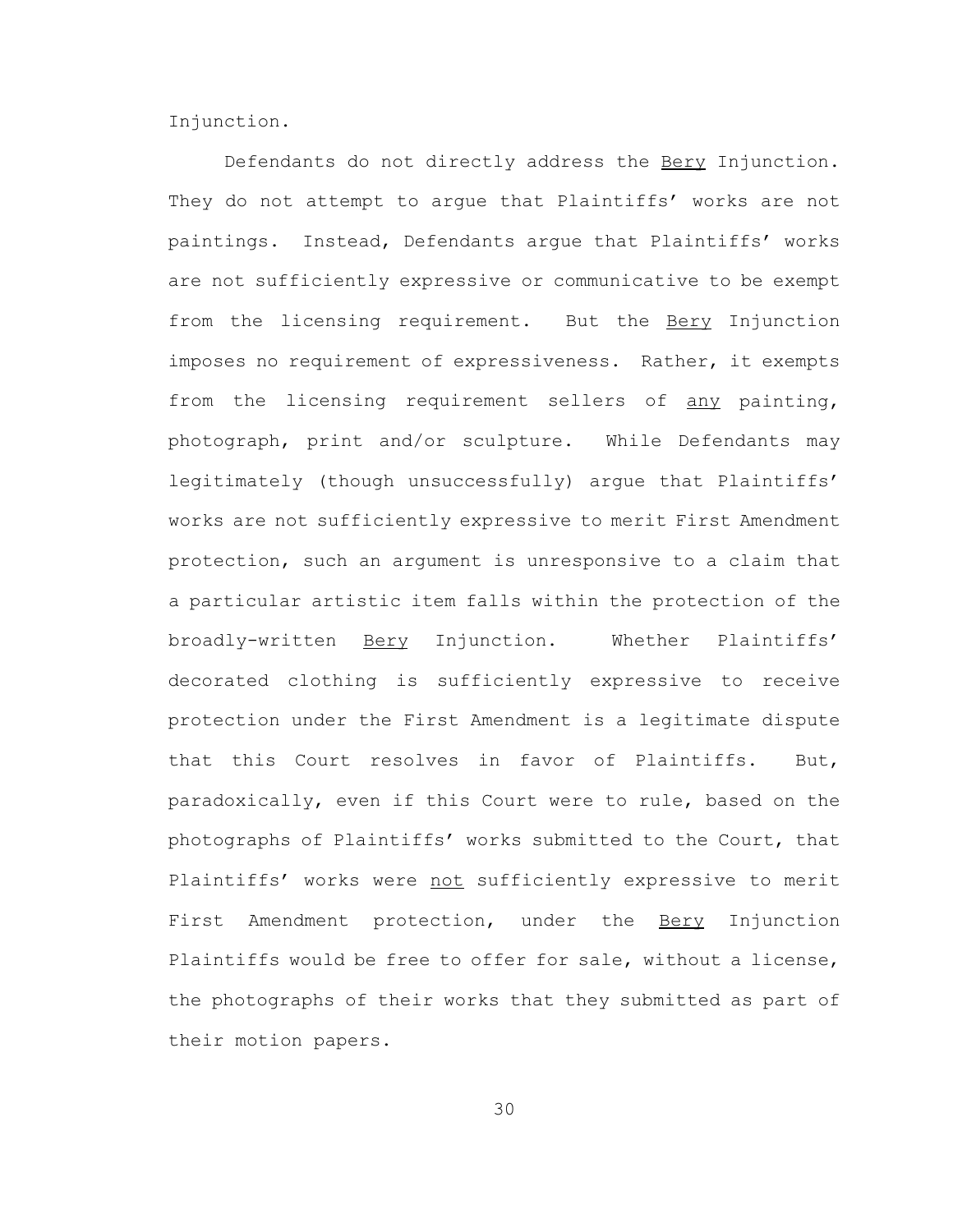A painting does not lose its definition as painting, or generally as art, when it appears on something other than a framed canvas. The original application of pigment to an article of clothing done for expressive reasons by an artist is no less a painting -- in name, at least -- than anything now exhibited on the walls of the Metropolitan Museum of Art. The **Bery** Injunction provides no definition for painting, photograph, print or sculpture. If Defendants wished to require an expressiveness element of paintings, prints, photographs and sculptures before exempting them from the licensing requirement, Defendants should have done so before agreeing to the Bery Injunction. As written, the Bery Injunction provides protection to Plaintiffs' works even if no factual dispute arose as to whether the First Amendment does.

Defendants understandably seek an easily-enforceable, bright-line rule to delineate protected from non-protected items, a standard that any police officer on the beat could readily administer. They argue that all items of clothing - and more broadly, all items of any kind other than traditional paintings, photographs, prints, or sculptures -– should be subject to the licensing requirement. At oral argument, Defendants asserted that an original four-cornered canvas painting would manifestly have constitutional protection but would promptly lose it if the painter folded the finished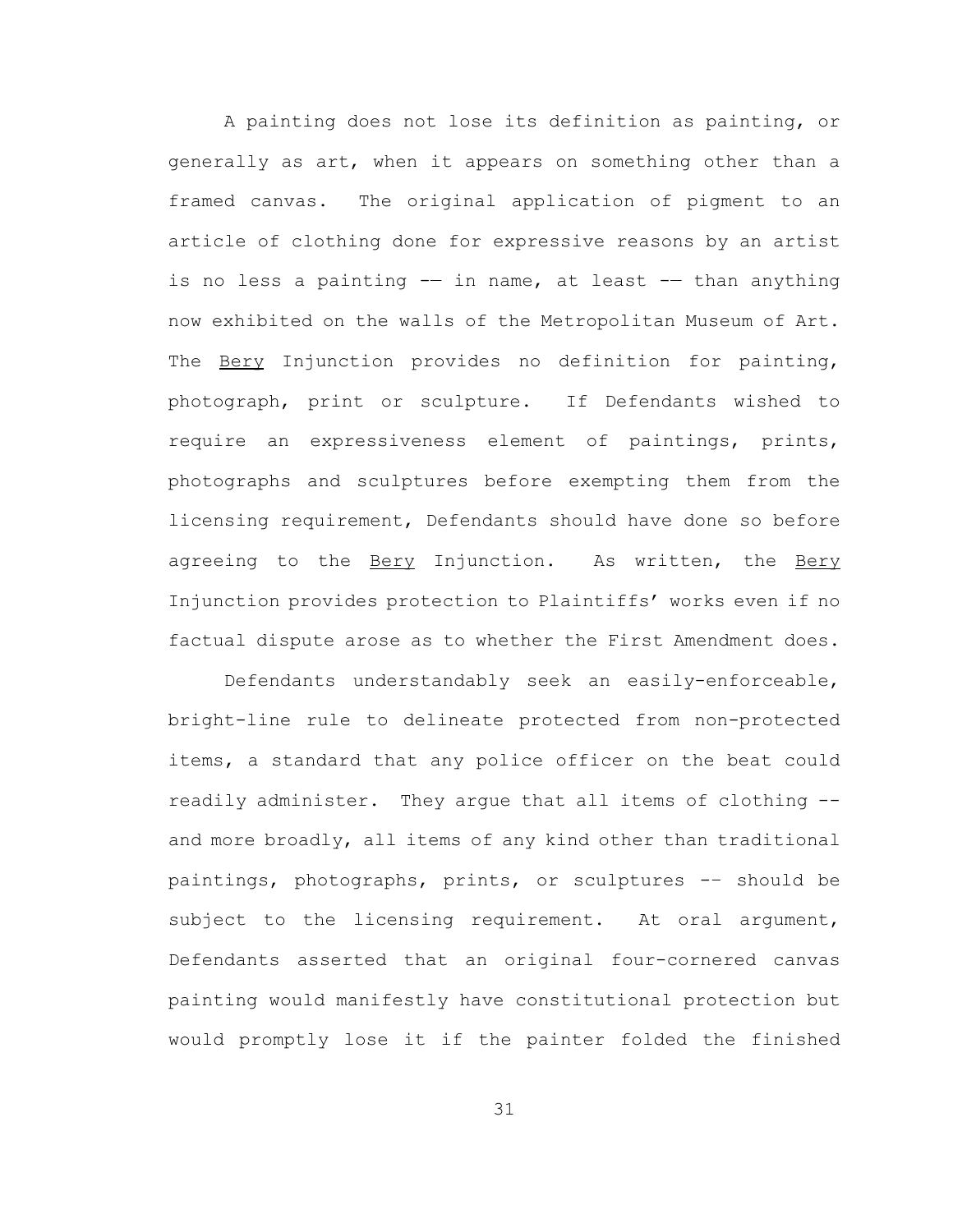canvas into a hat. The First Amendment can not permit expression to be straightjacketed by such rigidity. The City, in the name of ease of enforcement, has essentially created a scheme that prevents Plaintiffs and others who engage in nontraditional forms of expression from conveying their message on the sidewalks of New York. Defendants' notion of protected non-verbal expression as limited to traditionally-presented paintings, photographs, prints and sculptures as judged by the police, and their alternative assertion that protected expression consists solely of written or verbal (rather then merely visual) commentary, are both far too limiting. $11$ 

The Court is also not persuaded that its ruling will create insurmountable enforcement difficulties for Defendants as to other sidewalk vendors who may assert that their wares are protected by the First Amendment. Apparently, in the eight years since Bery, only a handful of vendors have litigated First Amendment claims. The Court has enunciated several considerations that guide its decision. Moreover, as rulings from courts slowly accumulate, the body of cases will collectively instruct Defendants as to what types of items are

 $11$  This concern represents a difficulty with the Bery Injunction and with Bery itself, for they are arguably at once too broad and too narrow in their scope of protection. Conceivably, not every item of painting, photograph, print or sculpture that may be offered for sale on City sidewalks by any vendor is necessarily so expressive as to categorically merit First Amendment protection, but at the same time some objects outside those four categories may also be sufficiently expressive.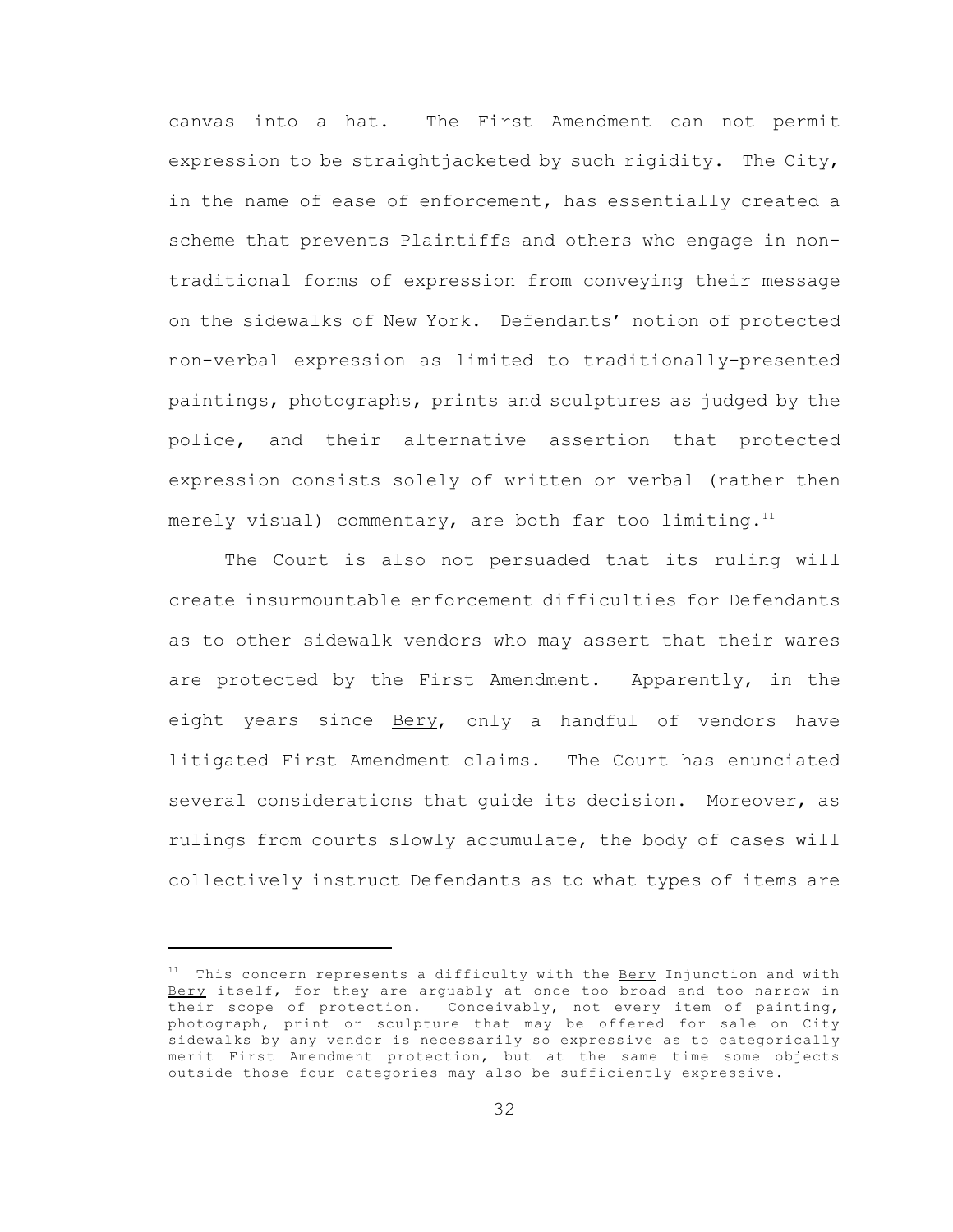subject to licensing and what items are exempt. Additionally, the Court today only resolves Plaintiffs' motion for a preliminary injunction. In such a procedural posture, the harm to the two Plaintiffs that would result from denying their motion –- the silencing of their message -– far outweighs the harm to the Defendants of allowing two more tables on the sidewalks of New York pending the final resolution of the merits of the case. See Ayres, 125 F.3d at 1013-15 (granting preliminary injunction involving similar vending ordinance and stating that defendant city's fear of flood of First Amendment lawsuits "would be relevant to the balance of harms from the granting of a preliminary injunction only if the injunction was being sought on behalf of a large number of the peddlers").

The Court's reasoning and conclusions above render it unnecessary for it to address Plaintiffs arguments under the New York State Constitution.

#### **III. ORDER**

For the reasons discussed above, it is hereby

**ORDERED** that the motion of plaintiffs Christopher Mastrovincenzo and Kevin Santos ("Plaintiffs") for a preliminary injunction is granted; and it is further

**ORDERED** that defendants The City of New York, Mayor